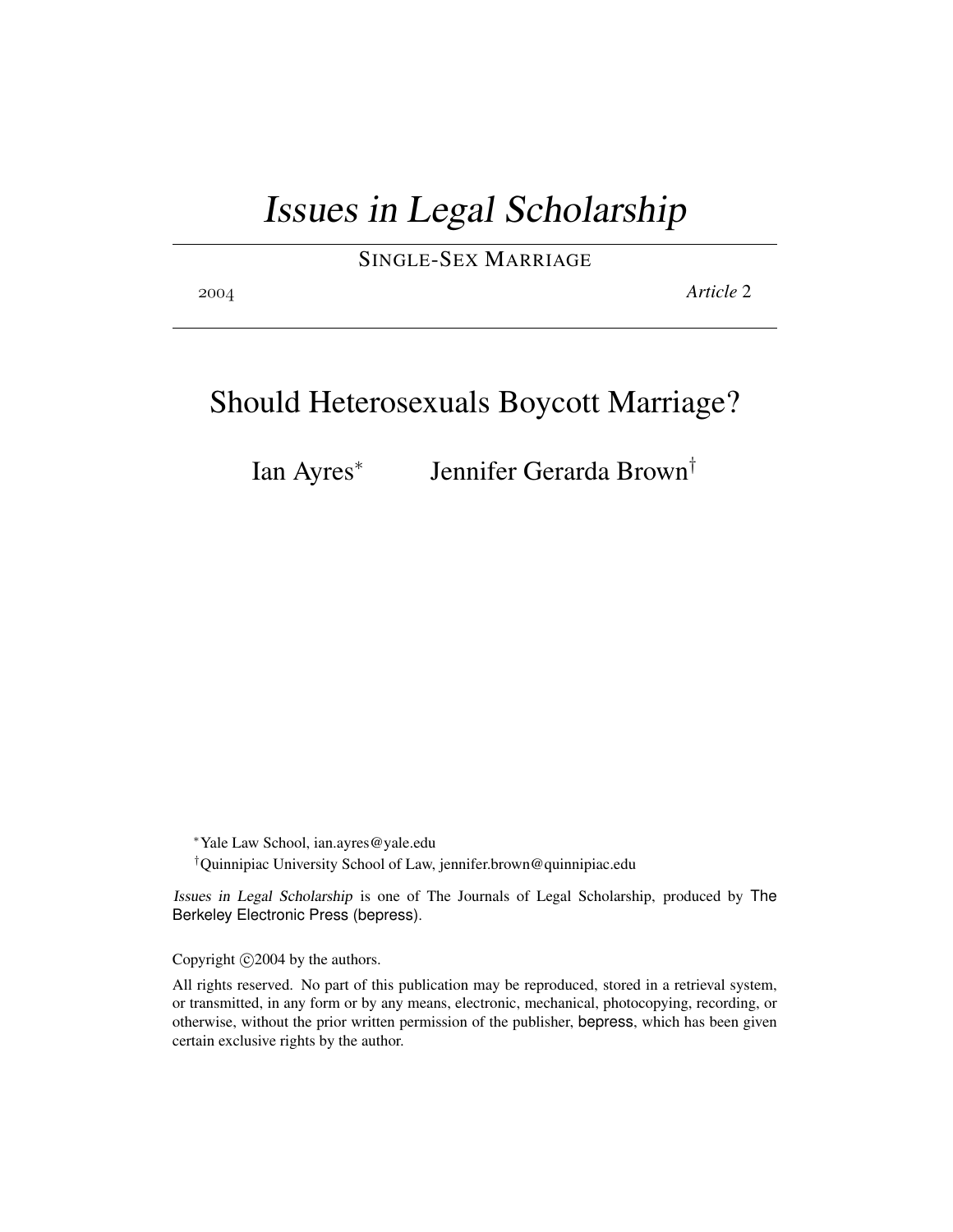# Should Heterosexuals Boycott Marriage?<sup>∗</sup>

Ian Ayres and Jennifer Gerarda Brown

### Abstract

This essay asks a seemingly simple question: Can it ever be ethical to take a benefit that is invidiously denied others? Posed in such stark terms, the question seems to admit only one answer: "no." But many, many heterosexuals voluntarily accept the benefits of marriage that are invidiously denied to their gay friends and family. This essay is an attempt to reconcile this conflict. The reconciliation we propose avoids total renunciation. Instead, we suggest a theory of limited disgorgement, a pragmatic formula to determine how much privileged people should give up if they decide to accept benefits invidiously denied to others.

KEYWORDS: gay rights, marriage rights, civil rights, heterosexuals

<sup>∗</sup>We thank William Eskridge for helpful comments and conversations. Fadi Hana, Allison Kaye, and Richard Gora provided research assistance.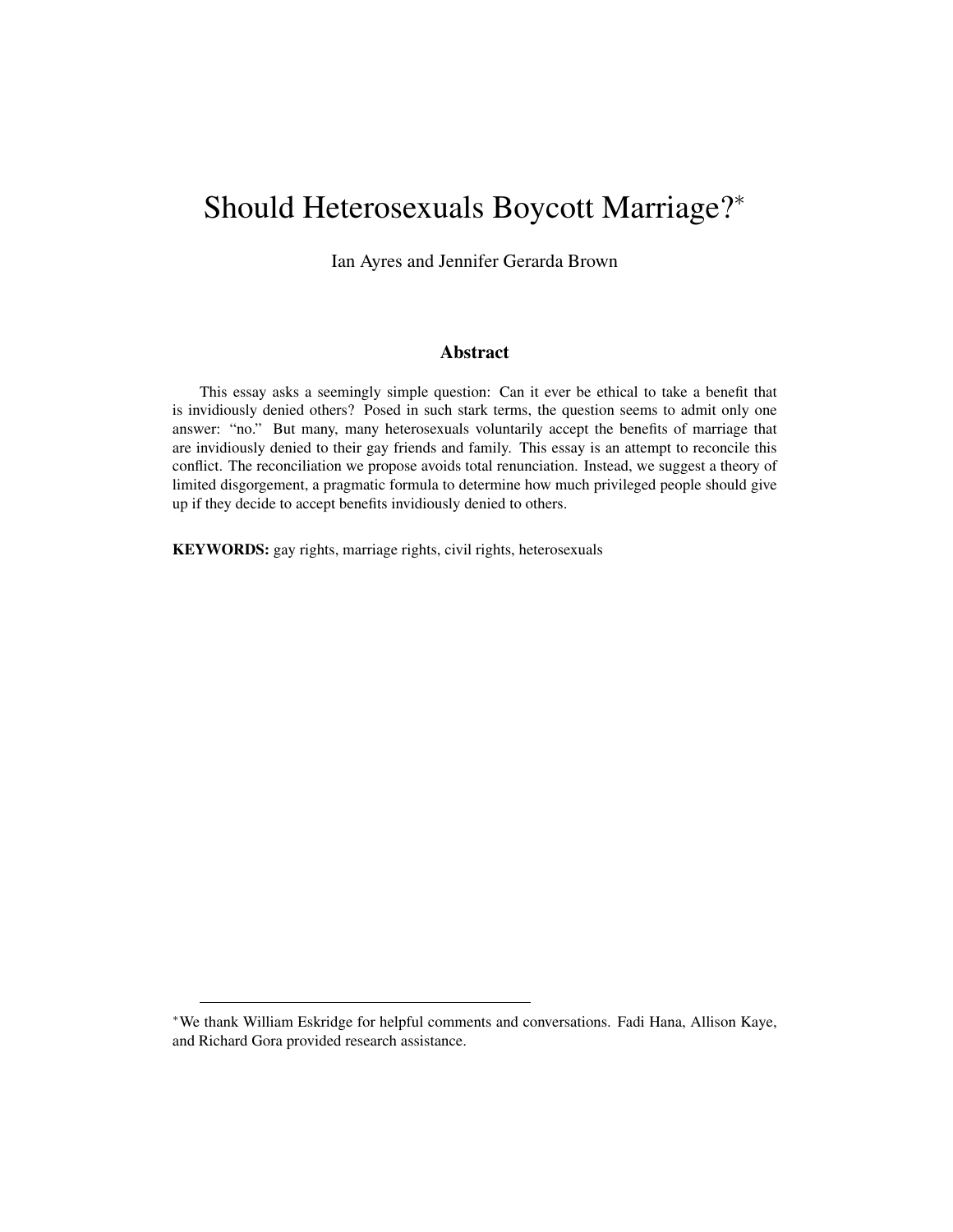This essay<sup>1</sup> asks a seemingly simple question: Can it ever be ethical to take a benefit that is invidiously denied others? Posed in such stark terms, the question seems to admit of only one answer: "no." Few of us would advise a friend (or a child) to accept a scholarship offered only to whites. If you are white, would you drink from a whites-only water fountain? Of course not. But at the same time, many of us take benefits that are unfairly denied others. Bill Clinton took a Rhodes Scholarship that was only offered to men. In 1982 Ian accepted a Yale scholarship that was only available to males from Jackson County, Missouri. And many, many heterosexuals voluntarily accept the benefits of marriage that are invidiously denied to their gay friends and family. We have ourselves. This essay is an attempt to reconcile this conflict.

The reconciliation we propose does not come in a totalizing strategy of renunciation. Instead, we suggest a theory of limited disgorgement, a pragmatic formula to determine how much privileged people should give up if they decide to accept benefits invidiously denied to others. Although gay rights activists have explored the possibility of a heterosexual marriage boycott before this, we believe we are the first to suggest an intermediate strategy that works toward a less discriminatory system.

As is so often the case, information spurs action. Alcoholics Anonymous and other twelve step programs counsel that one must first acknowledge a problem, and we agree. Though difficult, it is important to admit to yourself this truth: "I am knowingly and voluntarily choosing to associate with an institution that discriminates." But there are a variety of ways that people might respond to this knowledge. Some might cut their ties (refuse figuratively or literally to acknowledge their association with discrimination); others might work for change within the institution (calling for apologies, compensation and ultimately non-discrimination). This is the classic dichotomy between what Hirschman called strategies of "exit" and "voice." $\frac{2}{3}$ 

<sup>&</sup>lt;sup>1</sup>This essay is based upon a chapter in our forthcoming book, STRAIGHTFORWARD: MOBILIZING HETERO SEX UAL SUPPORT FOR GAY RIGHTS (forthcoming Princeton University Press 2005). In addition to"exit" strategies, exemplified by the sort of boycott discussed in this essay, our book emphasizes strategies of "voice," proposing actions non-gay allies can take to show their support for gay rights in a variety of contexts: families, schools, houses of worship, places of employment, and in the broader commercial marketplace.

<sup>&</sup>lt;sup>2</sup>ALBERT O. HIRSCHMAN, EXIT, VOICE AND LOYALTY: RESPONSES TO DECLINES IN FIRMS, ORGANIZATIONS, AND STATES (1972).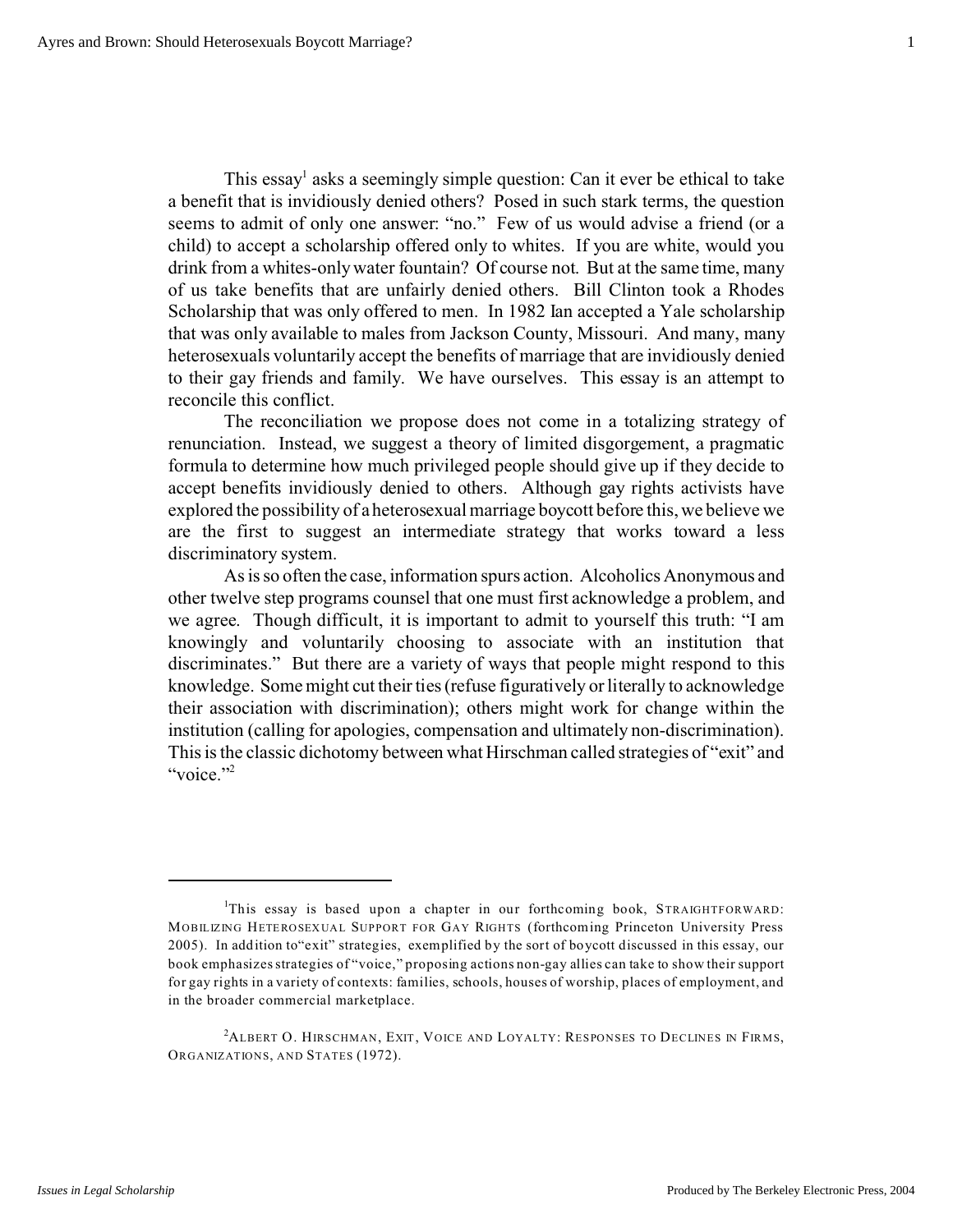This essay will suggest factors that might lead toward a strategy of voice instead of exit (or vice versa).<sup>3</sup> That is, we'll suggest a way of thinking about how much of your time and money should be devoted to the cause of change. Our takehome message is that beneficiaries of discrimination (people who do not exit but retain the benefits of continued association) owe a qualified duty of what we'll call pro-rata disgorgement.

The voice versus exit conundrum that we tackle here arises in virtually every context of discrimination. Is it moral:

to join the boy scouts when they refuse to appoint gay scout masters;

to join the military when they refuse to allow openly gay soldiers;

to attend a church that refuses to ordain gay priests;

to take a job from an employer that refuses to give equal employment benefits;

to adopt a child in a state that bars same-sex parents from adopting; or to join a club that refuses to admit gay members? $4$ 

We will apply our rather abstract theory to the concrete question of whether it is moral for heterosexuals to marry in a world that denies equal recognition to same-sex couples. Alternatively, should heterosexuals feel free to marry, but disgorge some of the benefits – by devoting some of their time and money to the cause of change? In the end, we will conclude that reasonable people may differ as to which is the better course. And indeed, the movement for equality may best be served by people adopting a mixture of "voice" and "exit" strategies. But one thing is crystal clear: Silent acceptance of discriminatory benefits is not a morally acceptable alternative.

# **Responding to Inequity: Two Ethical Approaches**

Over millennia, moral philosophers have developed frameworks to guide decision making in situations like this one. Although important themes distinguish one

<sup>3</sup> In a forthcoming book, we suggest *how* heterosexual allies should give voice. One core idea of this work is a theory of qualified deference to the victims of discrimination. *See* JENNIFER GERARDA BROWN & IAN AYRES-BROWN, STRAIGHTFORWARD: MOBILIZING HETEROSEXUAL SUPPORT FOR GAY RIGHTS (forthcoming Princeton University Press 2005). But this essay will focus on *how much* of your "voice" is owed.

<sup>4</sup>Our discussion emphasizes de jure discrimination but we should be clear that analogous ethical concerns can be raised by both de facto discrimination and unjustified disparate impact. Being the recipient of an undeserved benefit is problematic. But there is a clarity and transparency to outright exclusion that causes an independent expressive harm and simply as an evidentiary matter demands a response.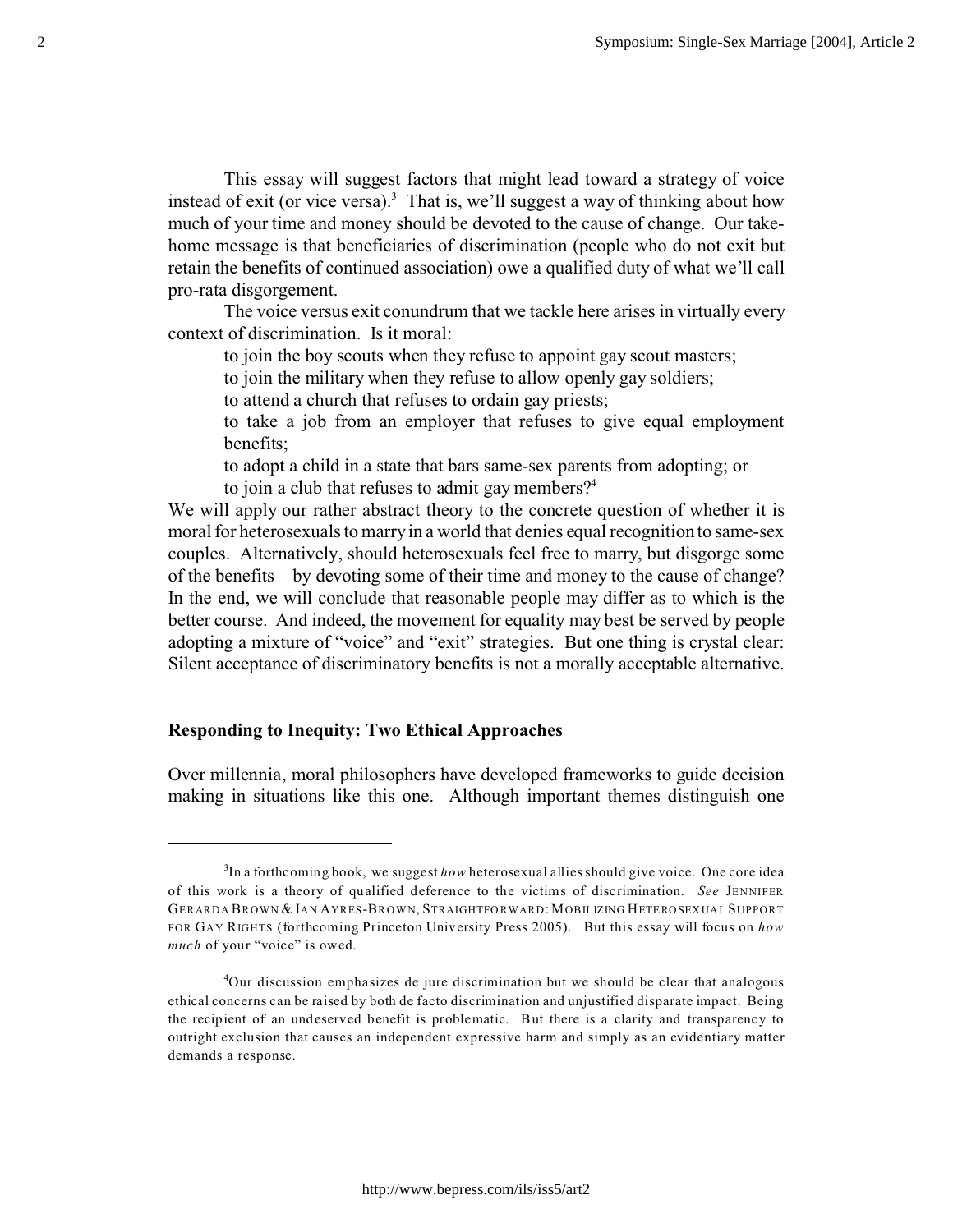approach from another, one can crudely divide these ethical standards into two categories, based upon the extent to which they highlight the importance of the consequences or result flowing from the action in question. Deontological theories of ethics focus on the moral rightness of action as an end in itself.<sup>5</sup> This approach would tend to counsel toward exit.<sup>6</sup> There is something aesthetically abhorrent in accepting the benefits invidiously denied others, regardless of whether declining the benefit makes a difference in real-world conditions. We wouldn't drink at a whitesonly fountain even if no one else was around to see.

In contrast, consequentialist rationales attend to the consequences that flow from action. This is sometimes categorized as a "teleological" (or end-driven) mode of assessment. Teleological views could also encompass – but need not be limited to – utilitarianism, where the desired end is creating a better state of the world or achieving human happiness. Here, cost/benefit analysis of the effects of a decision would be the central concern.<sup>7</sup>

Consequentialism could militate, in particular settings, toward the strategy of either voice or exit. Individual or group boycotts might put pressure on organizations to end a policy of discrimination. But giving voice to your concerns might also be effective. Explaining to others in the organization why the discrimination is wrong and why it has hurtful consequences can powerfully persuade. From a

 $6W$ e can imagine deontological arguments for voice over exit. Some might argue that there is a moral imperative not to waste resources and it is better to take the benefit and redistribute the rightful part to the victims while simultaneously working for an end to the discrimination. Or there may be contexts in which one owes a duty of loyalty to an institution that counter balances the duty to oppose discrimination. Imagine, for example, that you learn that your spouse somehow profits from making discriminatory hiring decisions.

 $7A$ ristotle, for example, thought that ethics – the development of "excellent" character -- can be formed not by utilitarian (or cost-benefit) thinking, but by acting courageously, generously, etc., regardless of the costs and benefits of each decision. ARISTO TLE, THE NICOMACHEAN ETHICS, BOOK III: MOR AL VIRTUE, ch. 6; *see also* ARISTO TLE, THE NICOMACHEAN ETHICS, BOOK IV: MORAL VIRTUE, ch. 1. Utilitarianism encompasses diverse approaches.

 ${}^{5}$ Kant, for example, argues that even good character traits can be exploited for evil. He thus rejects the notion that there is any "end" to achieve beyond good action itself. Good action must be justified in its own right, not by the ends it achieves. As Professor Linda Meyer cautions, however:

<sup>[</sup>T]hat is not to say that cost/benefit analysis may never be used. Indeed, one has duties of prudence and foresight. But the action is never justified only because it produced or could produce good results. It is justified because it was taken for *all* the right reasons (even if the results expected don't pan out), and always with respect for others.

E-mail from Linda Meyer, Professor of Law, Quinnipiac University, to Jennifer Brown, Professor of Law, Quinnipiac University (Sept. 19, 2001) (on file with author).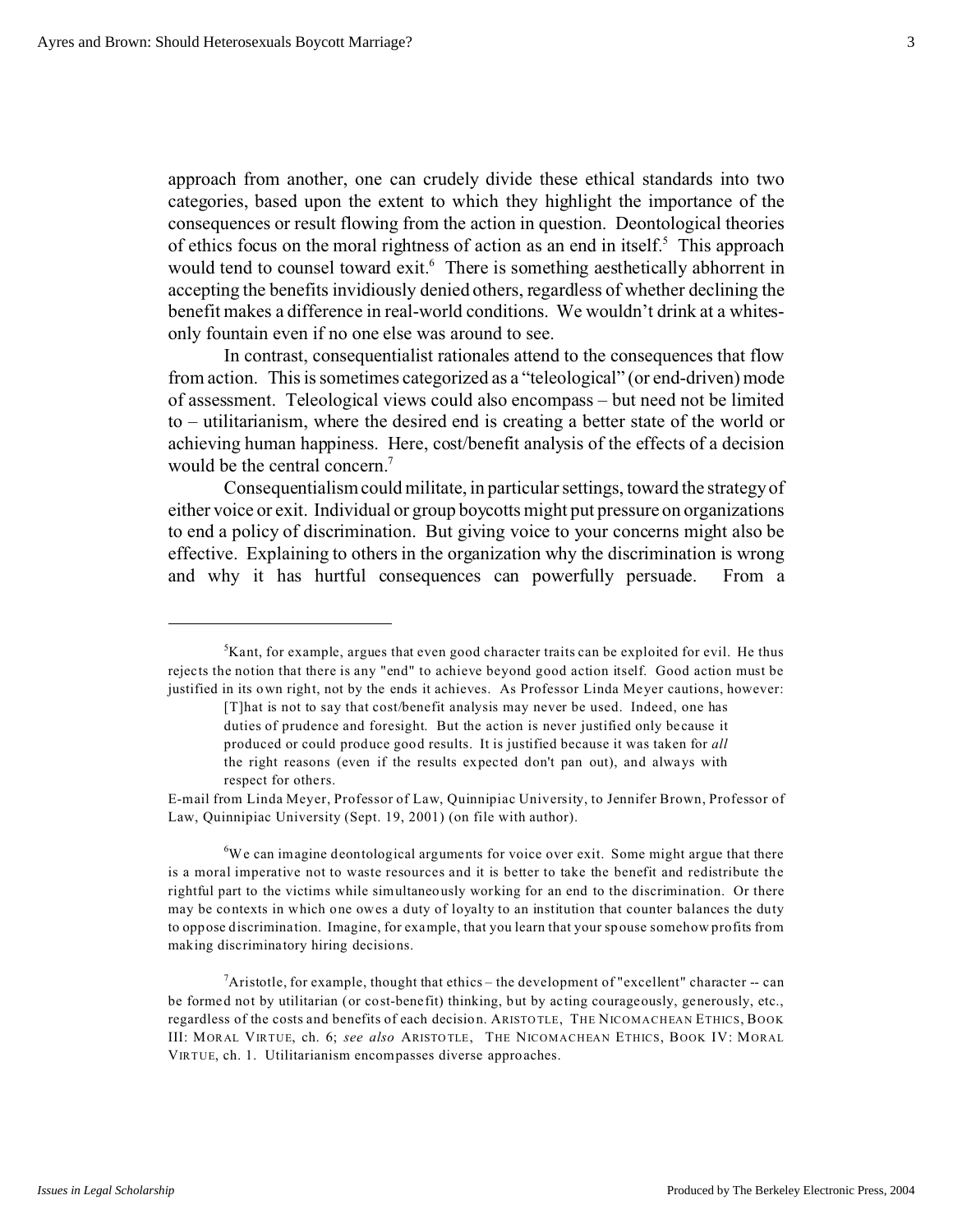consequentialist perspective, there will often be a horse race as to which will be the more effective strategy.

The consequentialist would likely want to take into account the impact of a particular action on both the likelihood of causing an end to discrimination and on social welfare with and without change. The idea is that particular action – voice versus exit – is likely to be favored the greater the chance of change, the greater the benefits of change, and the greater the costs of non-change. Thus you will hear some consequentialists rail against exit strategies arguing that they have no impact on the probability of change and only work a needless sacrifice on the people who exit. But thorough-going consequentialism should also take into account the potential distaste that people experience in associating with discriminatory organizations, the happiness of excluded people who see others standing in solidarity, and the possible sense of loss of non-exiters when they see their friends exit.

Thorough-going consequentialism is often a difficult task because it is hard to weigh these cross-cutting effects and because it is difficult to assess the impact of action on change. From one perspective, individual action in large groups is rarely likely to affect change. This is the lesson of the voter's paradox. But individuals' voices can persuade others and individuals' exiting can lead to cascade effects of exodus (thus the "tipping" effect). To assess the efficacy of voice, it is also crucial to realistically evaluate how much time you are likely to give to the cause of change. Discrimination against gays may be invidious, but it is unrealistic to spend all of your time working on change. A totalizing commitment might be very effective, but most of us are only going to spend a small part of our lives on this issue. A consequentialist should compare the impact of exit versus the impact of *realistic* voice.

## **Pro-rata Disgorgement**

But how much time or money should you spend? Silence is immoral. Devoting your entire life is impractical. So how much voice is enough? Here we can help. We propose that people who choose not to exit and instead accept the benefits of associating with a discriminatory organization should be guided by a principal of *partial* or *pro-rata* disgorgement. For example, if a person takes a \$100,000 college scholarship that is invidiously denied to 20% of qualified beneficiaries, we believe that at a minimum the person should disgorge 20% of the scholarship.

In essence, we are arguing that if you take a benefit that is invidiously denied others, you are duty-bound to disgorge part of the benefit. You might at first think that full disgorgement is required – and indeed a person who was poised toward the strategy of exit might be disinclined to retain any of the benefits of discrimination. But prorata disgorgement if adopted by all beneficiaries would (at least conceptually)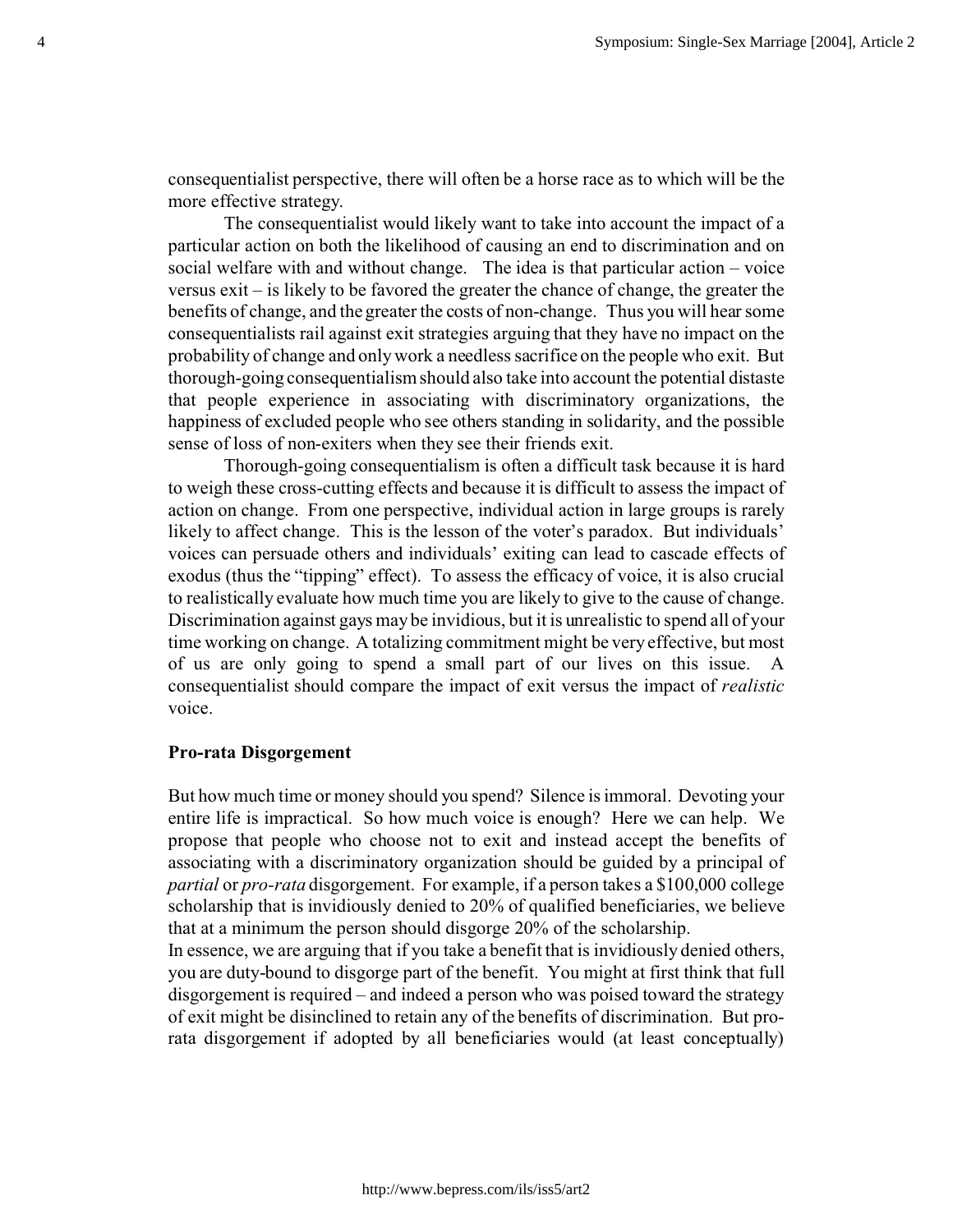extinguish the monetary discrepancies wrought by discrimination. If all the beneficiaries disgorge this pro-rated amount, their retained benefit would equal the disgorged moneys made available to the victims of discrimination. In the scholarship example, there are four beneficiaries for every victim. If the four beneficiaries each disgorge \$20,000, then both the beneficiaries and the victim end up with a nondiscriminatory allocation of \$80,000.

Pro-rata disgorgement is also an attractive moral precept because it makes the moral duty literally proportional to the magnitude of the harm. It would be bizarre to require people to disgorge all the benefits of a scholarship, regardless of whether 1% or 90% of the qualified beneficiaries are unfairly excluded. The pro-rata disgorgement principle also resonates with a kind of Rawlsianism.<sup>8</sup> With regard to the distribution of this benefit, it raises the minimum allocation among qualified beneficiaries. While Rawls was more interested in *social*systems of justice, the idea of pro-rata disgorgement attempts to imagine what duties *individuals* behind a veil of ignorance would agree was owed to each other. Pro-rata disgorgement represents a kind of individualized insurance against social discrimination.

Of course, in the real world, many beneficiaries will not disgorge any part of their benefit. A Rawlsian kind of reaction to this shirking of others might be to disgorge up to the point where your net benefit is the same as the worst-off victim of discrimination. In many contexts, this will lead to disgorging virtually all of one's benefits. But there is an argument for sticking with the initial pro-rata formula. Prorata disgorgement makes up for your individual contribution to inequity. If other individuals fail to make up for their own contribution to inequity, that might be seen as their problem, not yours. This is especially so if the pro-rata disgorgement idea is viewed merely as a minimum requirement. Even people who exit (shunning the benefits of association) may still feel called to give their time and money to the cause of equality. But for present purposes, we view these additional efforts as superogatory.

There seems to be an important slippage here. While we began by talking about "voice" and "working for change," the principal of pro-rata disgorgement seems to be focused on money and redistributing benefits to the victims of discrimination. But this slippage is not as great as it first appears. As a conceptual matter, your time and your money can both help bring about change. Sometimes writing a check to Lamda or the Human Rights Campaigncan be just as efficacious as speaking up and literally exercising your voice.<sup>9</sup> Campaign finance law teaches

 $^8$ John Rawls, A Theory of Justice (1972).

<sup>&</sup>lt;sup>9</sup>Make a one time or monthly contribution at the following websites: https://www.digitopia.com/lambda/membership.html http://www.lmfamily.org/about/donate.html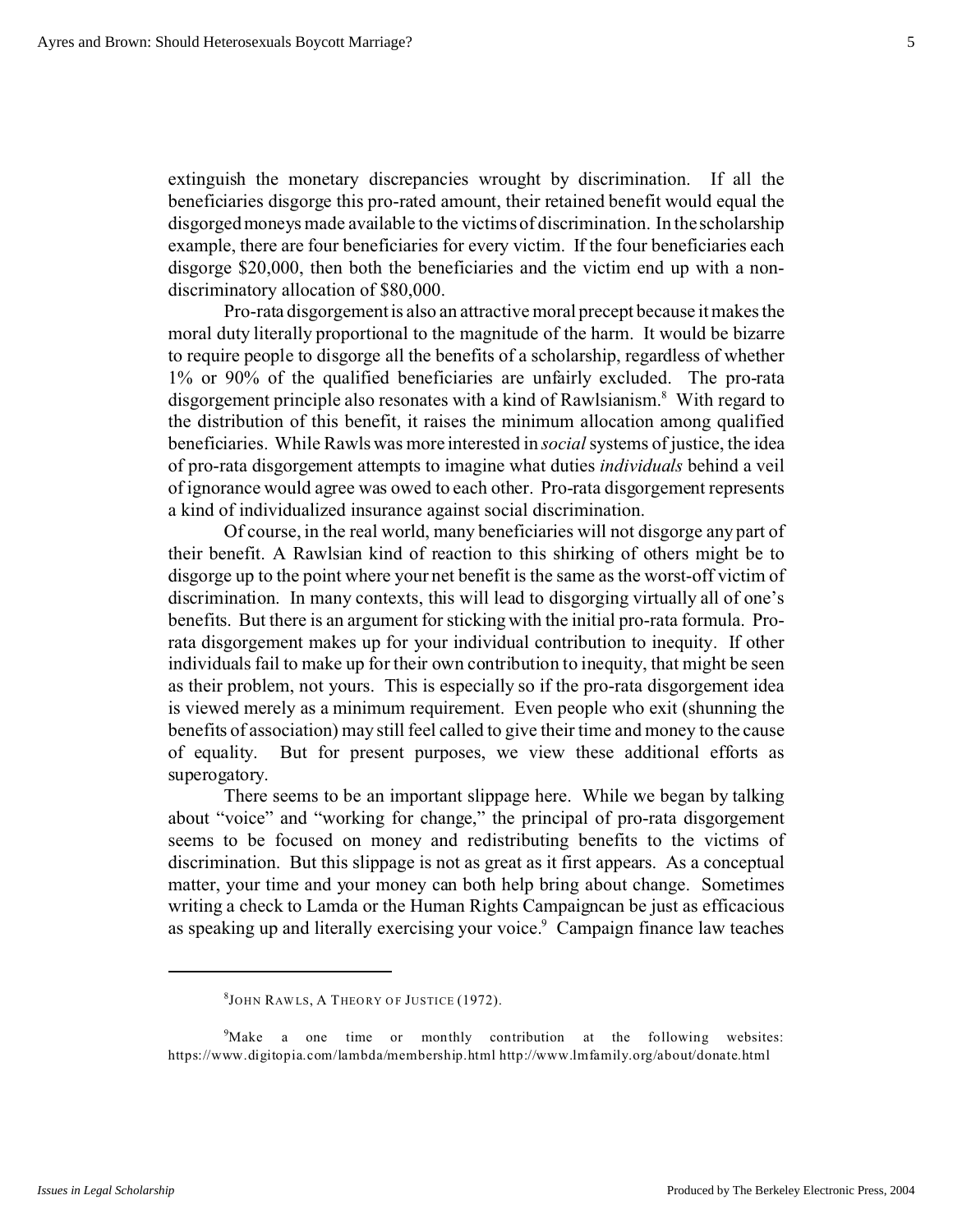us that there is a close connection between money and speech.<sup>10</sup> The disgorgement principal gives you a way to start thinking about how much you owe in total. It becomes a subsidiary question whether you payoff this moral duty via expenditures of your time, contributions to advocacy organizations, or compensation to victims. Indeed, our general theory is that allies should be guided by (actually or hypothetically) asking discrimination victims how *they* think the disgorgement sums would best serve. If you have a disgorgement duty of \$1000 and your leisure time is worth \$50 an hour, let a representative of the victims' group decide whether they would prefer 20 hours of your time or a \$1000 contribution (or some combination thereof).

This principal of disgorgement is a natural follow on to a sort of personal inventory, a process of discernment that challenges people to come to terms with the ways they benefit from associating with discriminatory organizations. Disgorgement then requires people to monetize those benefits – to assign dollar values even to intangible advantages. What would you be willing to pay to retain the right to marry the person you love, if someone threatened to deprive you of it? How do you value the ability to hold hands or kiss on the street without threat of being beaten (or fired from your job)? If 3% of the people who are otherwise qualified for these benefits are invidiously denied them,<sup>11</sup> you should think about disgorging at a minimum 3% of this value in some form of advocacy or compensation.

The principal of pro-rata disgorgement is far from self-actuating. One needs to answer a host of questions – identifying the arenas where one is a beneficiary; determining how much one is benefitting; learning the percentage of otherwise qualified beneficiaries who are being invidiously excluded; and finally choosing the form that disgorgement should take. But even if it is impossible to apply precisely, the idea of pro-rata disgorgement is attractive. It calls for intermediate sacrifice on the part of the beneficiaries of discrimination instead of the all or nothing demands of the unrealistic or the uninterested.

<sup>&</sup>lt;sup>10</sup> BRUCE ACKERMAN & IAN AYRES, VOTING WITH DOLLARS: A NEW PARADIGM FOR CAMPAIGN FINANCE (2002).

<sup>&</sup>lt;sup>11</sup>Estimates vary regarding the proportion of the population that is not heterosexual. *See, e.g.*, RICHARD A. POSNER, SEX & REASON 293 (1992); Emilio Guerra, *2000 Census Information on Gay and Lesbi an Couples : Tot al GLB T P opu l a t i o n* , *a t* http://www.gaydemographics.org/USA/2000 Census Total.htm (last visited June 28, 2004). A conservative number supports a minimum characterization of the duty to disgorge – and even this might seem excessive to some allies.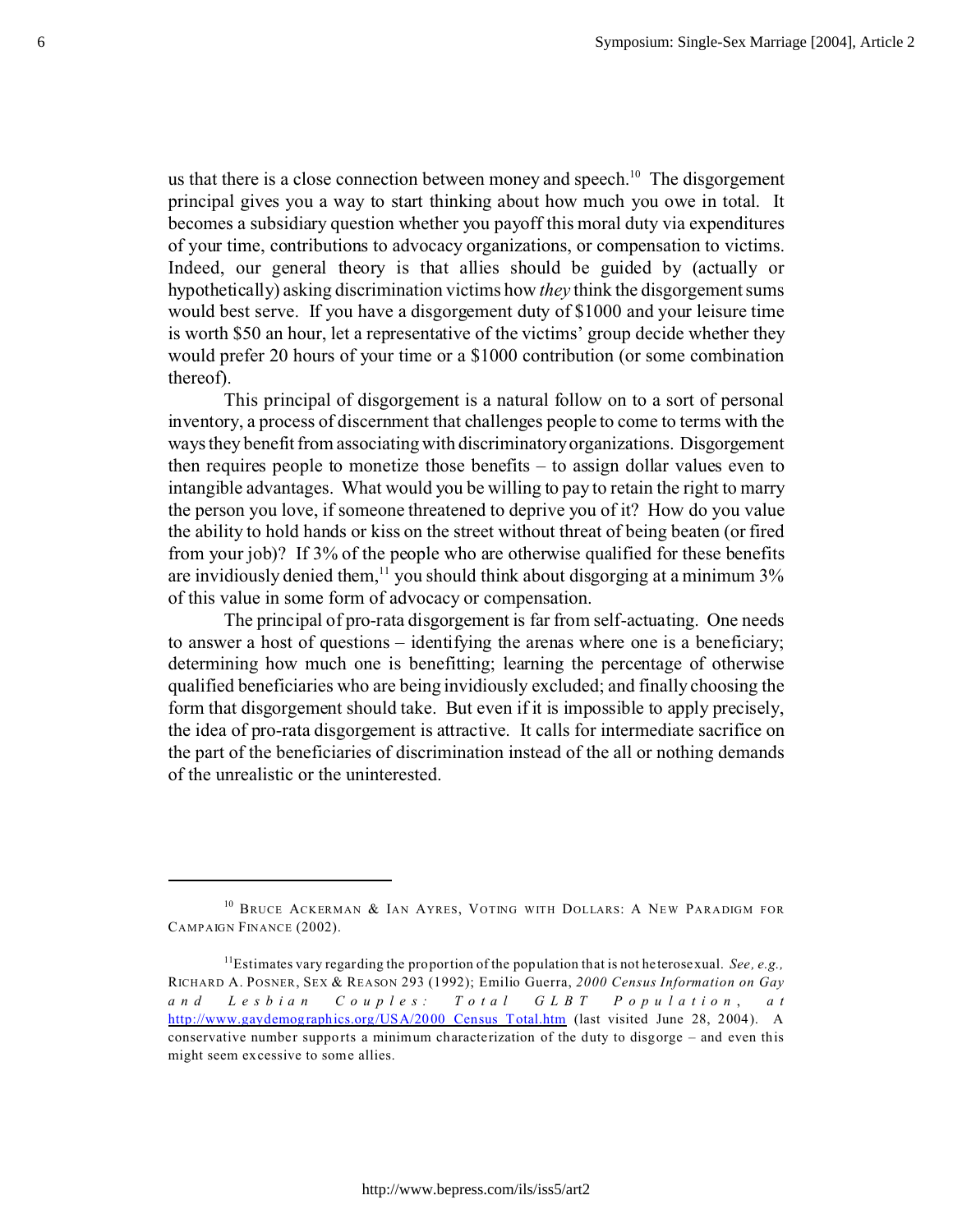# "**Is It Moral to Marry in a World that Prohibits Gays and Lesbians from Marrying?**"

This is a question that until recently was almost never asked. While people saw the problem of accepting other types of discriminatory benefits, few people who married before 1990 wondered whether it might be immoral to marry when gays and lesbians could not. Indeed, Ian remembers putting this precise question into an anonymous question box at an "Engaged Encounter" seminar he endured in 1993 as a prerequisite to marrying Jennifer in the Roman Catholic Church. When the question was later read to the group of engaged couples, it was met by prolonged silence. Finally, a septuagenarian Jesuit priest responded, "The church doesn't prohibit gays and lesbians from marrying." (He meant lesbians can marry men, and gay men can marry women.) He and others at this Silicon Valley event could not conceive of this even being a moral question.

Fortunately, things have changed. In April of 2004, Randy Cohen, "The Ethicist" for the NEW YORK TIMES MAGAZINE, fielded the same basic question:

My partner and I have discussed marriage . . . (we are heterosexual). We believe that gays and lesbians should have the same rights as heterosexuals. Why should we be privileged with the rights and protections of marriage when others are being denied? Is it ethical for us to walk down the aisle?<sup>12</sup>

The fact that couples are increasingly recognizing and publicly worrying about the problem may be the most critical precursor to action. Just identifying the problem clearly creates an impetus for the person asking the question.

Cohen's response was reasonable, but far too one-sided. He unequivocally rejected the strategy of exit for the following reasons:

I share your opinion of the marriage laws but not your conclusion that you must defer your wedding until utopia arrives. Many who sincerely denounce the inequities of our society inevitably profit from them. If you're a man who works at a job where the lack of flex time or on-site day care disadvantages women who do the bulk of child care, you benefit from sexism. If you're a middle-class white person who attended a decent high school and then applied to college, you had a huge advantage over a poor kid or an African-American from an inferior high school. It is impossible to lead an immaculate life in an imperfect world. The task is not merely to insulate yourself from being a beneficiary of injustice -- even if that were possible -- but to combat injustice.

<sup>&</sup>lt;sup>12</sup>Randy Cohen, *Speaking in Codes*, N.Y. TIMES, April 25, 2004 (Magazine), at 26.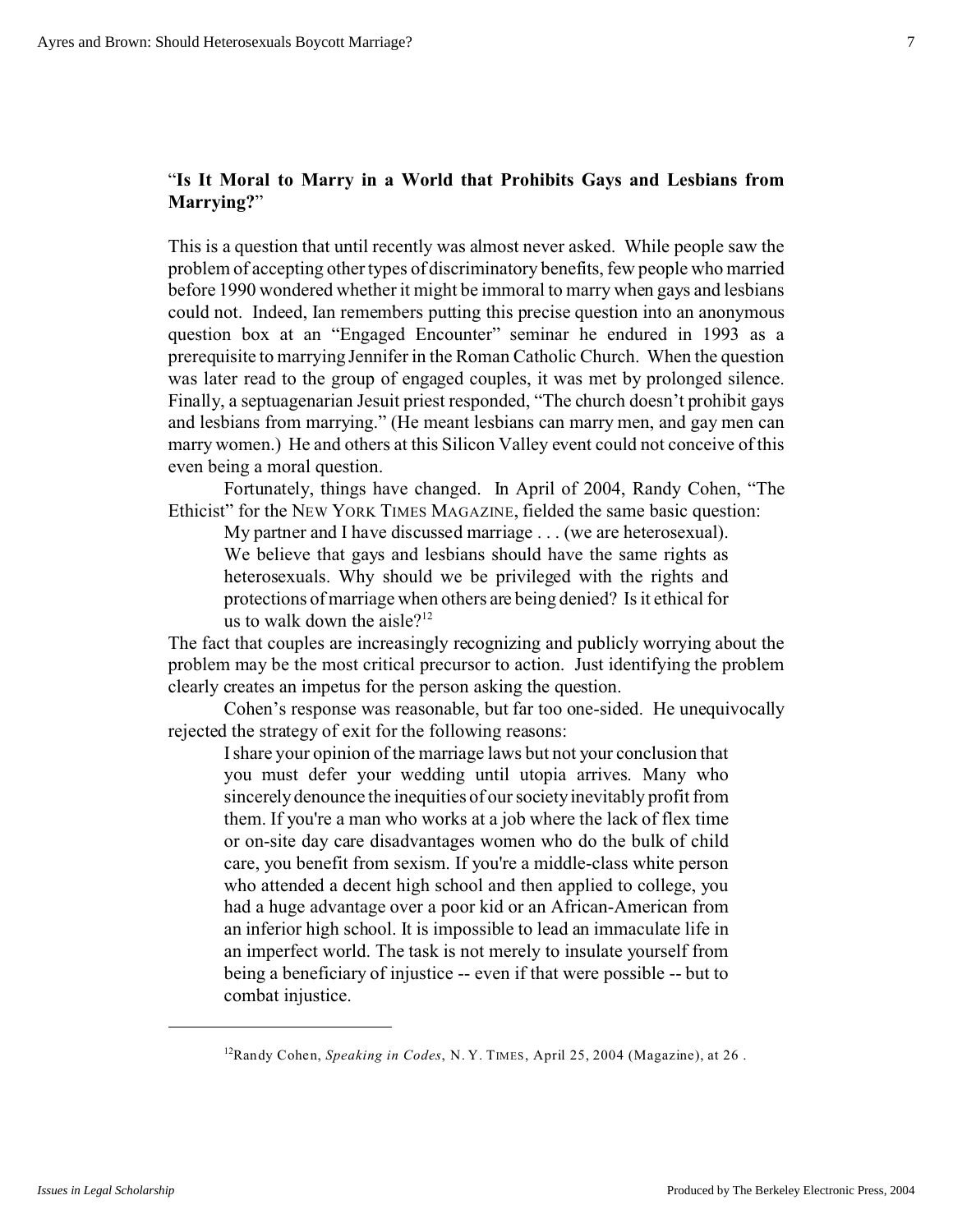Were there an organized boycott of marriage as a way to reform the law, you should observe it. But without that, I see no point in your becoming refuseniks. Doing so would not influence the marriage laws. You would do better to lobby your state and federal representatives and contribute money to freedomtomarry.org or similar organizations. You should seek ways to bring about change, not just to make self-comforting gestures.

Cohen's response is certainly pragmatic, and suggests helpful steps supporters can take while the world persists in its "imperfect" stage. But is this enough? The flaw in Cohen's response is that it ignores non-consequential approaches. Wouldn't *The Ethicist* refuse to drink at a "whites only" drinking fountain? Or would he also reject this act of denial as merely a "self-comforting gesture?"

The salience of the deontological concern can be heard explicitly in a growing number of what Eric Baard in the *Village Voice* has termed "hetero holdouts" – different-sexed partners who refuse to marry in a world where same-sex marriages are forbidden.<sup>13</sup> For example, Andrea Ayvazian, the female dean of religious life at Mount Holyoke College, and her male partner, Michael Klare, have chosen not to marry because they "don't want to be part of an institution that's actively discriminatory."<sup>14</sup> Similarly, Mame McCutchin, a female technology professional in a relationship with male artist/webbie Kyril Mossin, draws more contemporary parallels to explain why she and her partner are not marrying: "I wouldn't join a country club that excluded blacks or Jews."<sup>15</sup>

Some people might reject the country club analogy because there are many clubs, but only one institution of marriage for non-discriminators to join. But increasingly this is not the case. People desiring a religious ceremony could join the Unitarian Universalist marriage club, which, unlike the Roman Catholic club, does not discriminate. On the civil side, heterosexual allies can now join the Massachusetts marriage club, which unlike the Connecticut or Utah clubs, does not discriminate (not, at least, in the Summer of 2004). Even better, they can marry in

<sup>15</sup>*Id.*

<sup>13</sup>Erik Baard, *Standing on Ceremony: A Rites Issue: Straight Couples Who Refuse to Marry Because Gays Can't*, VILLAGE VOICE, Dec. 10 - 16, 2003, at 283, *available at* [http://www.villagevoice.com/issues/0350/baard2.php](http://www.villagevoice.com/issues/0350/baard.php) (last visited July 20, 2004).

<sup>14</sup>*Id.*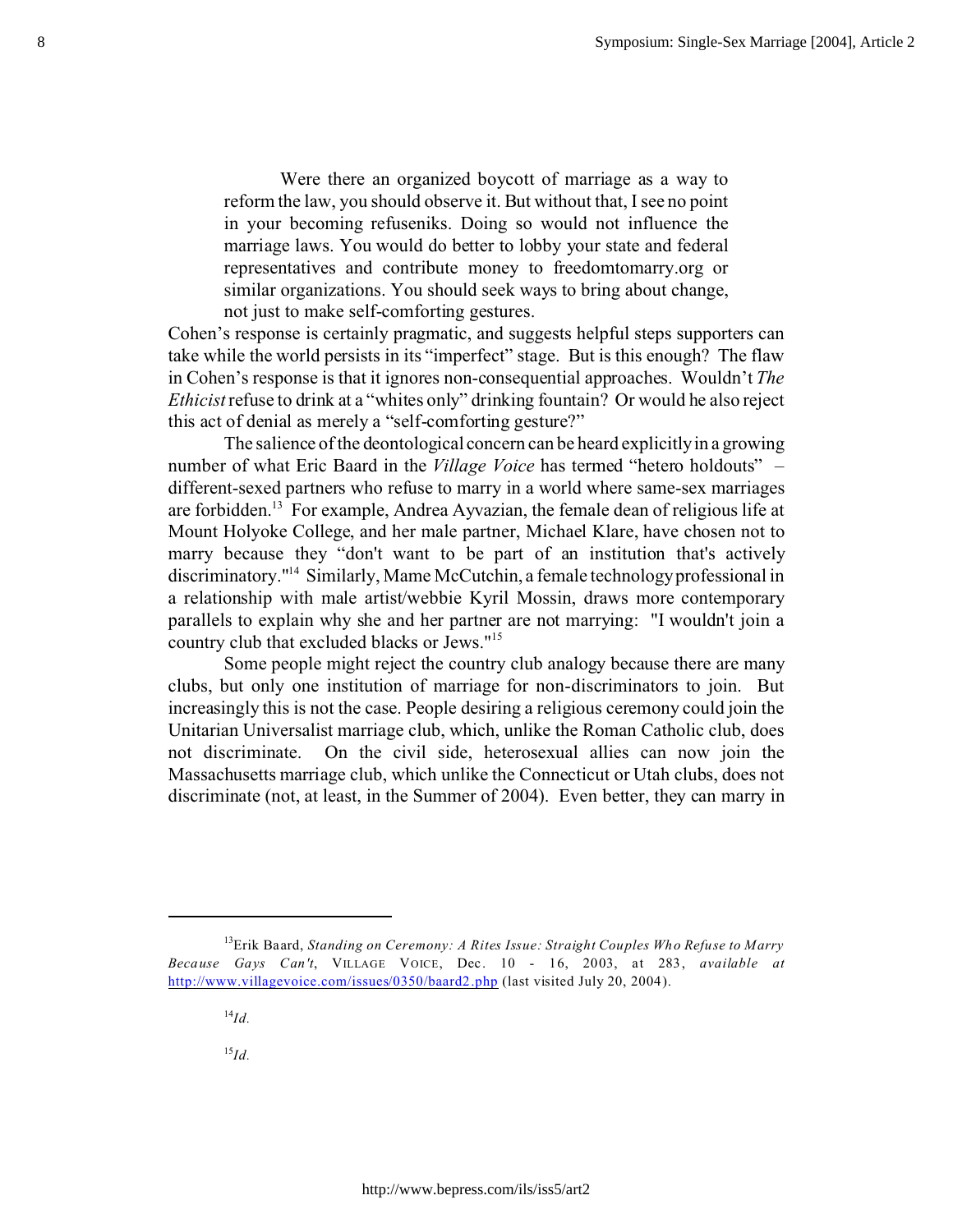Ontario, Canada, which (unlike Massachusetts) will marry same-sex couples, even if the couples' home states would consider their marriages "void."<sup>16</sup>

In a country where most states have unequal marriage laws, Massachusetts's reform creates new choices – for both the victims and the beneficiaries of discrimination. Now that it is possible to marry in a jurisdiction that does not discriminate on the basis of its citizens' sexual orientation, the question isn't whether it is moral to marry at all, but rather whether it is moral for heterosexuals to marry in discriminatory states.

Cast your mind back a few decades. Suppose you were living in Virginia when the state still prohibited interracial marriage. Even if you wanted to marry someone of the same race, wouldn't you consider traveling to a neighboring state that did not discriminate? Now every heterosexual couple that wants to marry must face the same question. In fact, heterosexuals (unlike same-sex couples) can marry in a non-discriminatory jurisdiction without risking non-recognition back in their home state.

Indulge us as we revert to an old law professor trick: let us start with the smallest question. Wouldn't you at least be willing to cross the street to avoid marrying in a discriminatory jurisdiction? This hypothetical may not be so unworldly. It is not unfathomable that some states will adopt "home rule" on the question of same-sex marriage. Just as with other contentious social issues in the past (divorce, gambling, drinking), a state may see fit to give individual counties the authority to decide whether to be "wet" or "dry."<sup>17</sup> In a state that has a checker-board pattern, heterosexuals may literally have a choice of crossing the street to avoid discriminatory jurisdictions.

Or even without crossing the street, it may become possible for heterosexuals to take the benefits of marriage without participating in discrimination. Imagine a state that had civil unions as an alternative to marriage for both same-sex and different-sex couples and conferred on these unions the same rights and

<sup>&</sup>lt;sup>16</sup>In Massachusetts, some county clerks are turning away out-of-state same-sex couples on the basis of a 1913 "reverse evasion" statute, which prevents non-resident couples from marrying in Massachusetts if the marriages would be "void" in their home states. *See* MASS. GEN. LAWS ch. 207, § 11 (2004). It is not clear that marriages between people of the same sex would be "void" in all states (leading some state attorneys general to refuse to answer Massachusetts governor M itt Romney's request for a declaration to this effect). Still, clerks in only a few Massachusetts counties are marrying out of state same-sex couples without searching inquiry. Ontario has no such "reverse evasion" statute.

 $17$ Indeed, home rule may be another incremental strategy toward legalization that could garner support from legislators who don't want same-sex marriage in their back yard but don't want to stop other parts of the state from opting for it.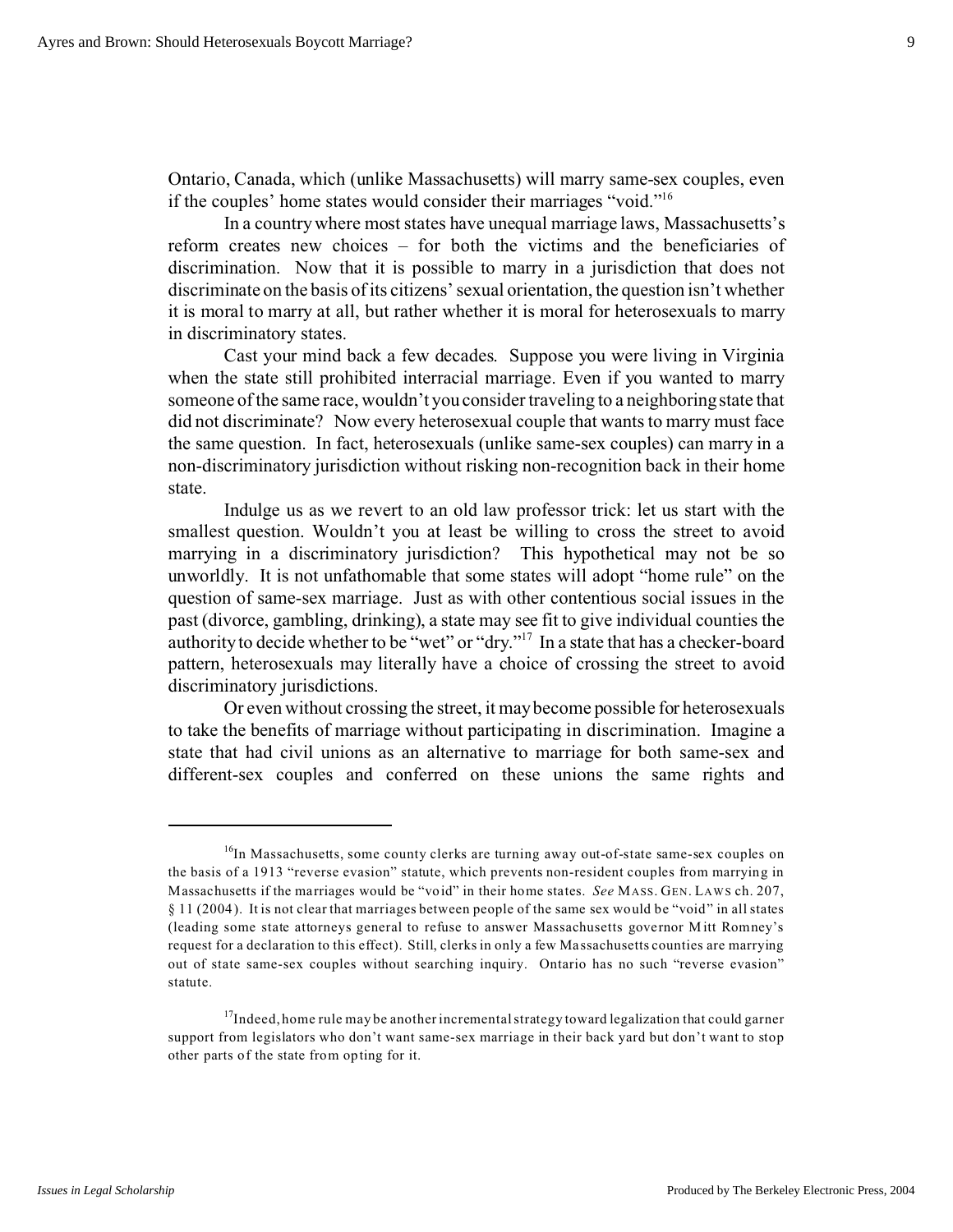responsibilities given to marriages. $18$  What possible excuse could a heterosexual couple give for *not* entering a civil union rather than a civil marriage?<sup>19</sup> Would the word "marriage" be so important that the ally would by-pass the non-discriminatory equivalent? The case for boycotting civil marriage would grow even stronger.<sup>20</sup>

The determination not to participate in discrimination as a categorical imperative has also had increasing salience for celebrants. The person who performs weddings – the priest, the rabbi or the city official – might also "refuse to marry." And some have. About a dozen clergy from Connecticut and Massachusetts in 2003 refused to sign marriage licenses for heterosexual couples until unions between samesex couples are legally recognized.<sup>21</sup> As explained by Reverend Fred Small of the First Church Unitarian in Littleton, Massachusetts, "We continue to marry people, joyfully, in a religious ceremony, but heterosexual couples must have someone else sign the license."<sup>22</sup> Here the motive is not to insulate oneself from the tainted benefits of discrimination, but to avoid facilitating the discrimination itself. There are always two ways to end disparate treatment; in a world where same-sex couples can't marry, refusing to legally marry everyone does the trick.

The non-marriage movement is not limited to lefty UU ministers. In March 2004, Benton County, Oregon stopped issuing licenses to everyone. The county had earlier planned to start issuing marriage licenses to same-sex couples (another way to end discrimination), but reversed its earlier decision and decided instead to refuse

 $^{20}$ Even today gay and non-gay couples can recreate many of the legal benefits of marriage via private contracts. *Living Together Contracts*, Legal Encyclopedia: Marriage and Living Together: Lesbian and Gay Couples, *at* <http://www.nolo.com/lawcenter/ency/index.cfm> (last visited June 28, 2004). But this contractual simulacrum still falls short with respect to governmental recognition, e.g., taxes, social security, and immigration.

<sup>21</sup>*Conn., Mass. Clergy Refuse to Sign Marriage Licenses in Pro-gay Protest*, WASH. BLADE, Oct. 24, 2003, *available at* [http://www.washblade.com/2003/10-24/news/](http://www.washblade.com/2003/10-24/news/religion.ribs.cfm;); *see also Local Briefs: Northampton Minister Won't Sign Marriage Licenses*, BAY WINDOWS, Feb. 27, 2003, *available at* http://www.baywindows.com/main.cfm?include=detail&storyid=381524 (last visited July 20, 2004).

<sup>22</sup>Baard, *supra* note 15.

 $18$ Currently Vermont civil union is only available to same-sex couples (as civil unions would be in Massachusetts' proposed constitutional amendment). Vt. Stat. Ann. Tit. 15 § 1202 (2000).

<sup>&</sup>lt;sup>19</sup>Couples might still want marriage ceremonies for religious purposes, but this sacramental layer is separate from the couple's legal status, and could easily rest on a civil union rather a civil marriage.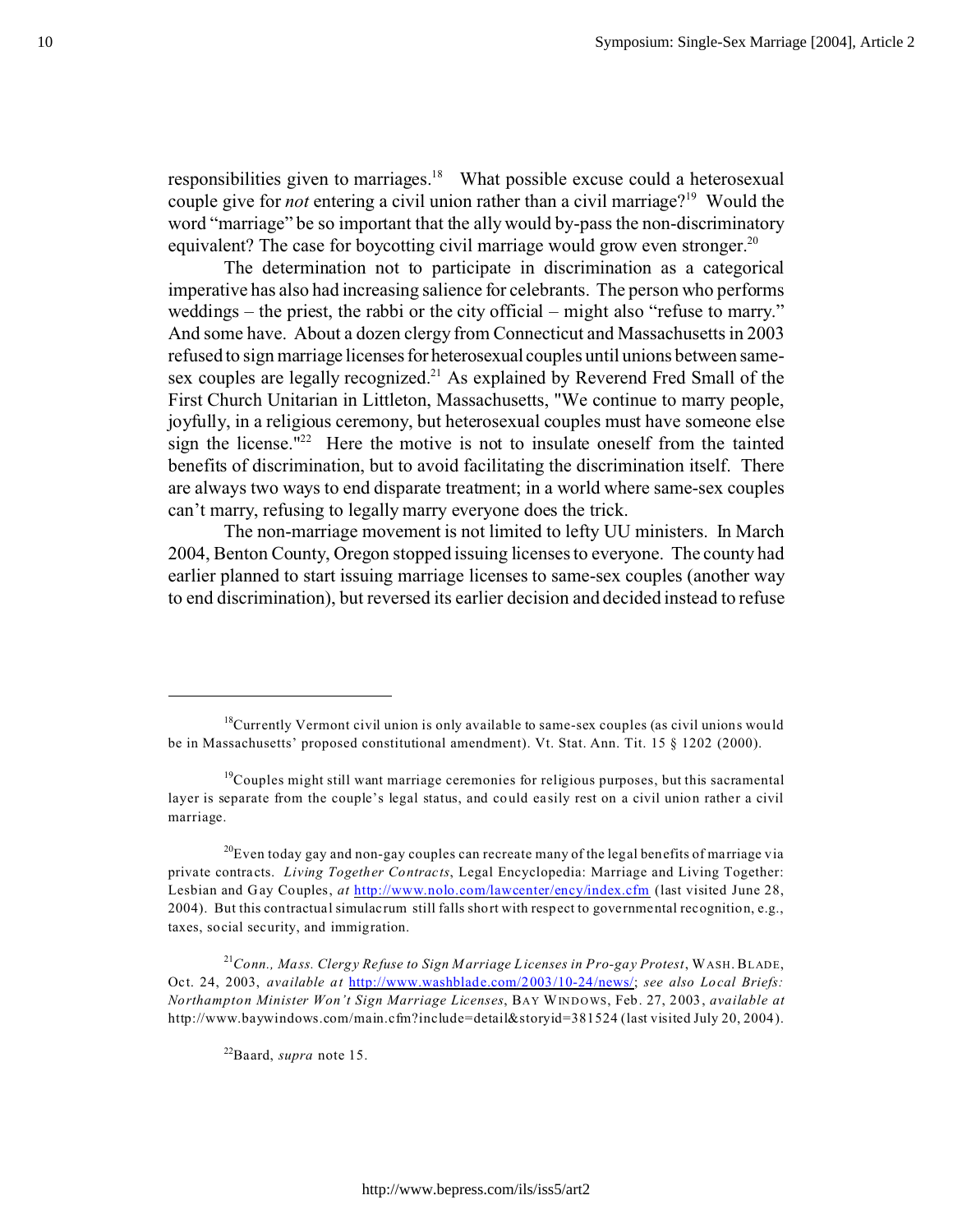to issue marriage licenses to any couples -- gay or nongay -- until state courts decide the issue. $23$ 

## **But Will It Ultimately Lead To Equal Marriage Rights?**

None of these deontological impulses, on their face, respond to *The Ethicist's* concerns. Cohen's exclusive focus on consequentialism parallels the thinking of Representative Barney Frank: "Too often people on the left want what they call 'direct action' because it's more satisfying to them in some way. . . It's wellintentioned but not helpful. When two very good heterosexual people refuse to get married, I don't see how that puts pressure on politicians."<sup>24</sup>

 Yet even from a consequential perspective, a stronger case can be made for the strategy of individually boycotting marriage. Even if it doesn't put pressure on politicians to change the law, the act of refusing to marry might have positive effects. Refusing to marry can dramatically signal your solidarity with gay men and lesbians – showing your friends and acquaintances that you are willing to absorb some of the same costs and inconveniences that same-sex couples must bear outside legal marriage.

Another benefit is that heterosexual people at times can promote gay rights by ambiguating – by resisting the urge always and everywhere to distinguish themselves from gay men and lesbians.<sup>25</sup> Refusing to marry can be ambiguating because it rejects a marker of heterosexuality. When people who identify as heterosexual are willing to be "mistaken" as gay or lesbian, and have created this possibility by giving up some of the privileges and institutions that serve to distinguish gay from straight, the cause of gay rights is in some ways promoted.<sup>26</sup>

 $^{24}$ *Id*.

To what extent, then, has the performative "queer" operated alongside, as a deformation of, the "I pronounce you ..." of the marriage ceremony? If the

performative ["I pronounce you..."] operates as the sanction that performs the

<sup>23</sup>*Ore. County Halts Issuance of all Marriage Licenses*, BP News, *at* <http://www.bpnews.net/bpnews.asp?ID=17916> (Mar. 24, 2004) (last visited July 20, 2004).

<sup>25</sup>For a fuller discussion of ambiguation, see BROWN & AYRES, *supra* note 3, ch. 5. *See also* Lawrence Lessig, *The Regulation of Social Meaning*, 62 U. CHI. L. REV. 943, 1010 (1995)(arguing that ambiguation is a rhetorical device that can change a society's shared understanding of the meaning conveyed by a given word or action; ambiguation gives "a particular act, the meaning of which is to be regulated, a second meaning as well, one that acts to undermine the negative effects of the first").

 $^{26}$ Judith Butler has described the "queering" effect of resisting marriage, and her discussion seems applicable to different-sex couples who eschew marriage as well as same-sex couples: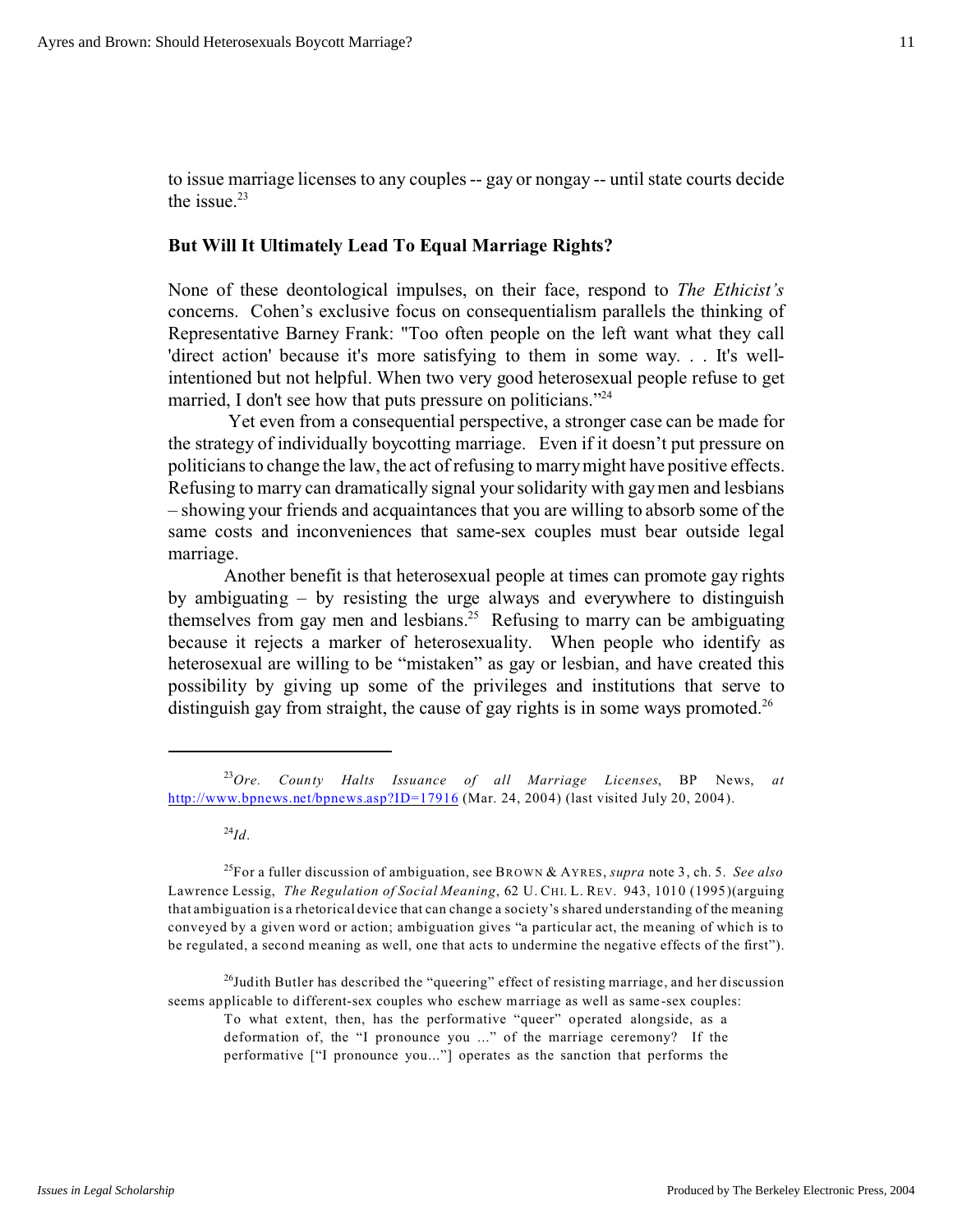Conceptually, the refusal of heterosexuals to marry also could, contrary to Frank's assertion, put pressure on politicians to legalize same-sex marriage. Refusing to marry might put "an economic dent in the wedding industry" reducing expenditures not just on marriage licenses, but on wedding receptions, bridal dresses, photographers, and honeymoon excursions.<sup>27</sup> A movement of heterosexual holdouts could incentivize the wedding industry to embrace equality as a mechanism to revitalize sales.

This is especially true if *heterosexuals who marry* respond to a state's legalization of same-sex marriages. Mitt Romney said he did not want Massachusetts to become the Las Vegas of "gay marriages." But legalizing samesex marriages could also make Massachusetts the Las Vegas of straight ally marriages – as "hetero holdouts" travel to the Commonwealth to avoid marrying in a discriminatory jurisdiction.

Refusals to marry by heterosexuals may even create a non-economic motive for legislators who think that marriage is an essential social institution. Legislators who genuinely want to promote marriage because of the stability they believe it brings to family life should be troubled by heterosexual couples' refusal to participate in marriage. If the group of refuseniks became too large, even legislators who initially opposed same-sex marriage as undermining heterosexual marriage might begrudgingly support legalization as a way to bring heterosexuals back to the institution. Thus, while Representative Frank and others view a marriage boycott as pointless, a mass refusal like the civil rights boycotts of the past might in fact highlight the political and non-political factors supporting equality.

This is not without risk, however. If heterosexual marriage rates in the U.S. were to drop noticeably just as proponents of equal marriage rights begin to gain ground, this could play into the arguments of those who assert that the inclusion of same-sex couples causes (or at least correlates with) a general decline in marriage by heterosexual couples.<sup>28</sup> At the moment, however, it seems inconceivable that a mass

heterosexualization of the social bond, perhaps it also comes into play as the shaming taboo which "queers" those who resist or oppose that social form as well as those who occupy it without hegemonic social sanction."

JUDITH BUTLER, BODIES THAT MATTER: ON THE DISCURSIVE LIMITS OF "SEX" 226 (1993).

<sup>27</sup>Eric Rofes, *Life After Knight: A Call for Direct Action and Civil Disobedience*, <http://www.bandia.net/moonstone/Marriage.html> (last visited July 14, 2004).

<sup>&</sup>lt;sup>28</sup> Stanley Kurtz, The End of Marriage in Scandinavia: The "Conservative Case" for Same-*Sex Marriage Collapses*, WKLY. STANDARD, Feb. 2, 2004; *but see* William N. Eskridge, Jr., Darren Spedale, Hans Ytterberg, *Nordic Bliss? Scandinavian Registered Partnerships and the Same-Sex Marriage Debate*, this symposium.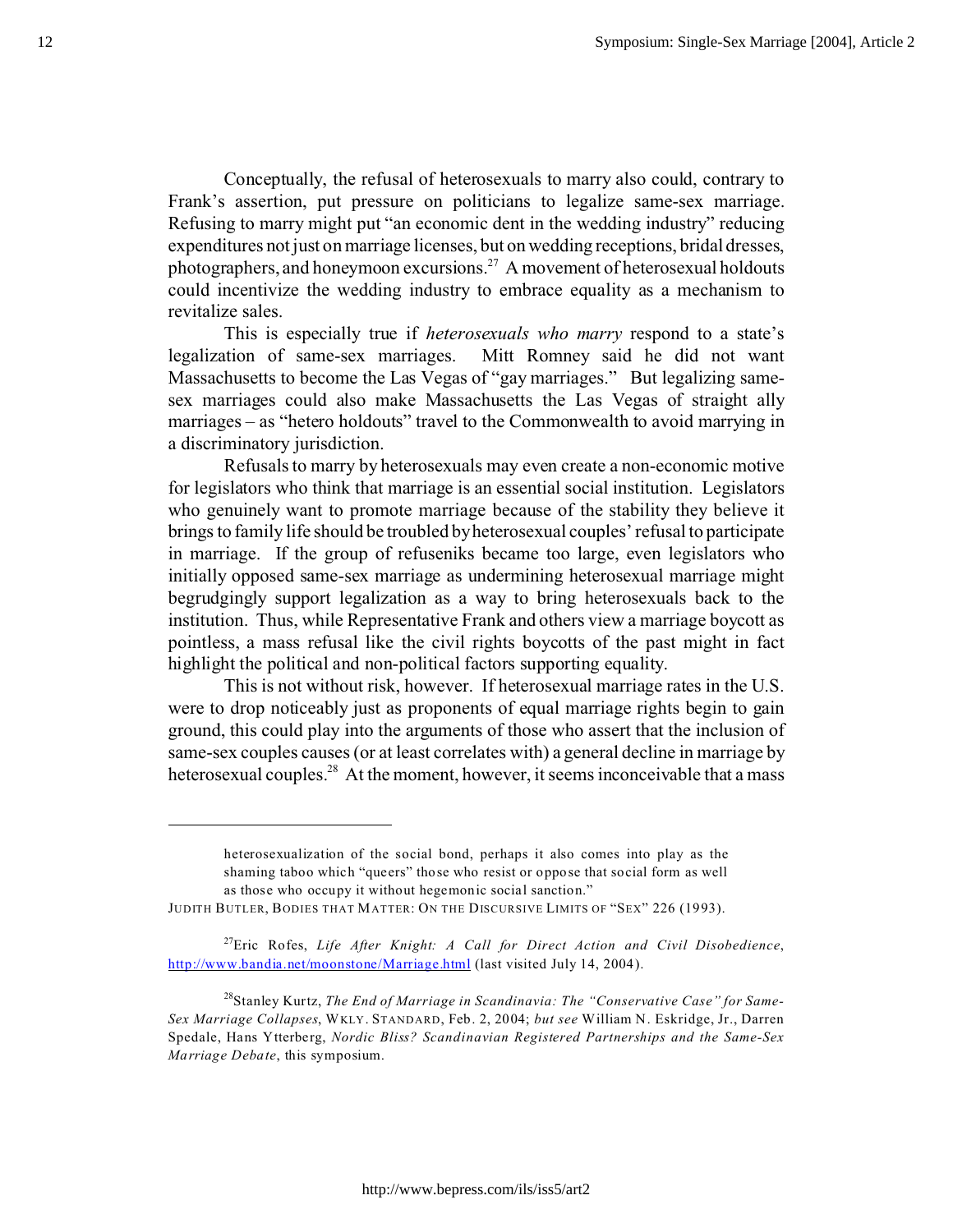boycott movement will arise. On the ground, we agree that refusing to marry is not strongly supported as a method to bring about law reform.

But what seems implausible today may not seem so implausible tomorrow. Few people in 2003 would have predicted the dizzying pace of positive decentralized change that has already taken place on the marriage front – from San Francisco to New Paltz, from Massachusetts to Oregon. Most heterosexuals weren't even spotting the ethical concerns 5 years ago. Now there is a blossoming – dare we say – movement of refusals. Individual actions especially early on can sometimes create ripple effects and cascades. We shouldn't be over confident in predicting the impact of these individual acts or how far this nascent movement will evolve.

To be candid, some heterosexuals may have ignored the deontological impulse – the abhorrence of taking a benefit that is unfairly denied others – because they don't consider discrimination against gays and lesbians to be as serious a concern as more traditional forms of discrimination based on race or sex. Other heterosexuals feel that they don't have to make this sacrifice because the gay rights movement hasn't asked them to. Remember, even the reassuring *Ethicist* column advised, "Were there an organized boycott of marriage as a way to reform the law, you should observe it."

But as it turns out, there already are gay activists who are calling on heterosexuals to boycott marriage. In 2000 after California's Proposition 22 against gay marriage was adopted, Eric Rofes, a professor of education at Humboldt State University, expressly called upon justice-minded heterosexual couples to boycott marriage until the institution is democratized. His manifesto pulls no punches:

During a period when same-sex couples cannot marry, the taking of such vows by mixed-sex couples will increasingly be named for what it is: an act of willful participation in an institution that is neither democratic nor open to all. In the year 2000, heterosexuals getting married parallels Christians joining a club that excludes Jews, men working as partners in a law firm that has no female partners, or whites supporting the flying of the Confederate flag over public buildings intended to serve people of all races. No matter how one wishes to frame them, such choices are inherently ethical choices: participation in rituals and institutions that exclude sectors of society puts you on the side of discrimination and oppression. [It may be time] for true heterosexual allies to say NO to marriage until all people have equal access.  $\cdot$ .<sup>29</sup>

<sup>29</sup>*Id.*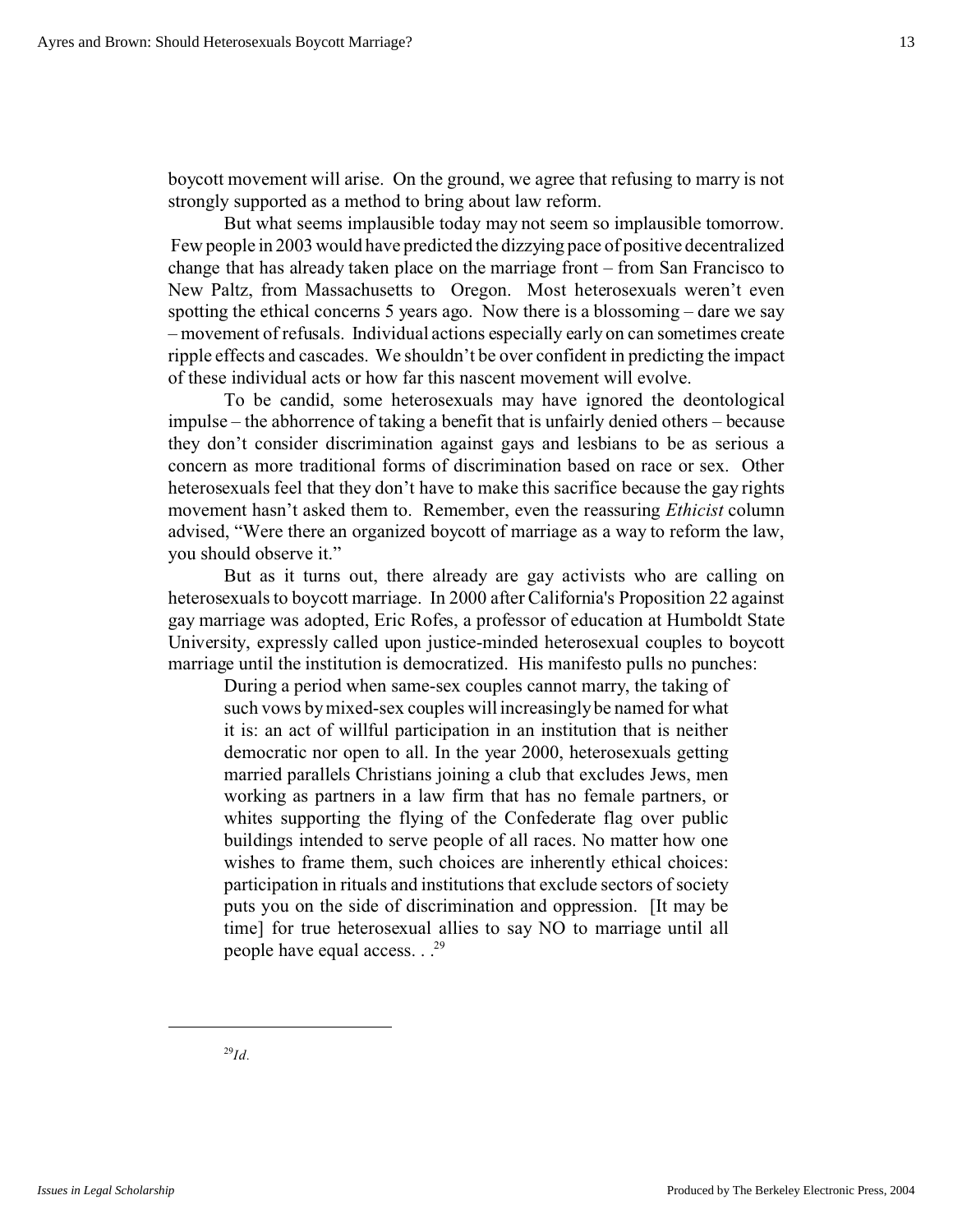Consistent with the meta-thesis of this book, Rofes advises: "Progressive heterosexual couples need to be organized by the queer community or by themselves."<sup>30</sup>

Rofes is not alone in demanding more from heterosexual allies. In his *Village Voice* article extolling the sacrifice of "heterosexual holdouts," Eric Baard also openly ridicules heterosexual celebrities who talk the talk of supporting gay rights but nonetheless get married:

Can you really claim to support the rights of gays while you're buying into the institution that most painfully marginalizes gay couples? Recently married gay-icons Margaret Cho, Megan Mullally, and Madonna apparently see no hypocrisy in this. Celebrity heterosexual spokespeople for gay rights are happy to join gay marches but happier still to do the wedding march straight into government benefits and legitimization of their relationships.<sup>31</sup>

It seems both possible and reasonable that an increasing number of gay men and lesbians will feel some insult and hurt when heterosexual friends marry into a club that blatantly excludes them.

Indeed, a central moment for insult is the wedding invitation. If even 3% of the invitation list is gay or lesbian, and 40 people attend the average wedding, then the majority of weddings are attended by at least one gay or lesbian person. Imagine how gay people feel being invited to celebrate this event.

## **Does Anyone Here Know of a Reason Why These Two Should Not Be Married?**:

A friend of ours who is a lesbian once confided:

You know, it's not always easy for me to sit through the weddings of my college classmates. [My partner] and I have been together longer than some of these couples, and we're committing to each other for life, too. But do we get to celebrate it in this public way? Do we get support from our families and friends for our relationship? [My partner] often hasn't even been invited along with me. Sometimes, I don't know….it just hurts, you know?

Even though this woman, like many other gay men and lesbian women, would never think of raising the issue with her marrying heterosexual friends, she privately harbored feelings of disquiet and pain.

 $^{31}Id.$ 

<sup>30</sup>Baard, *supra* note 15.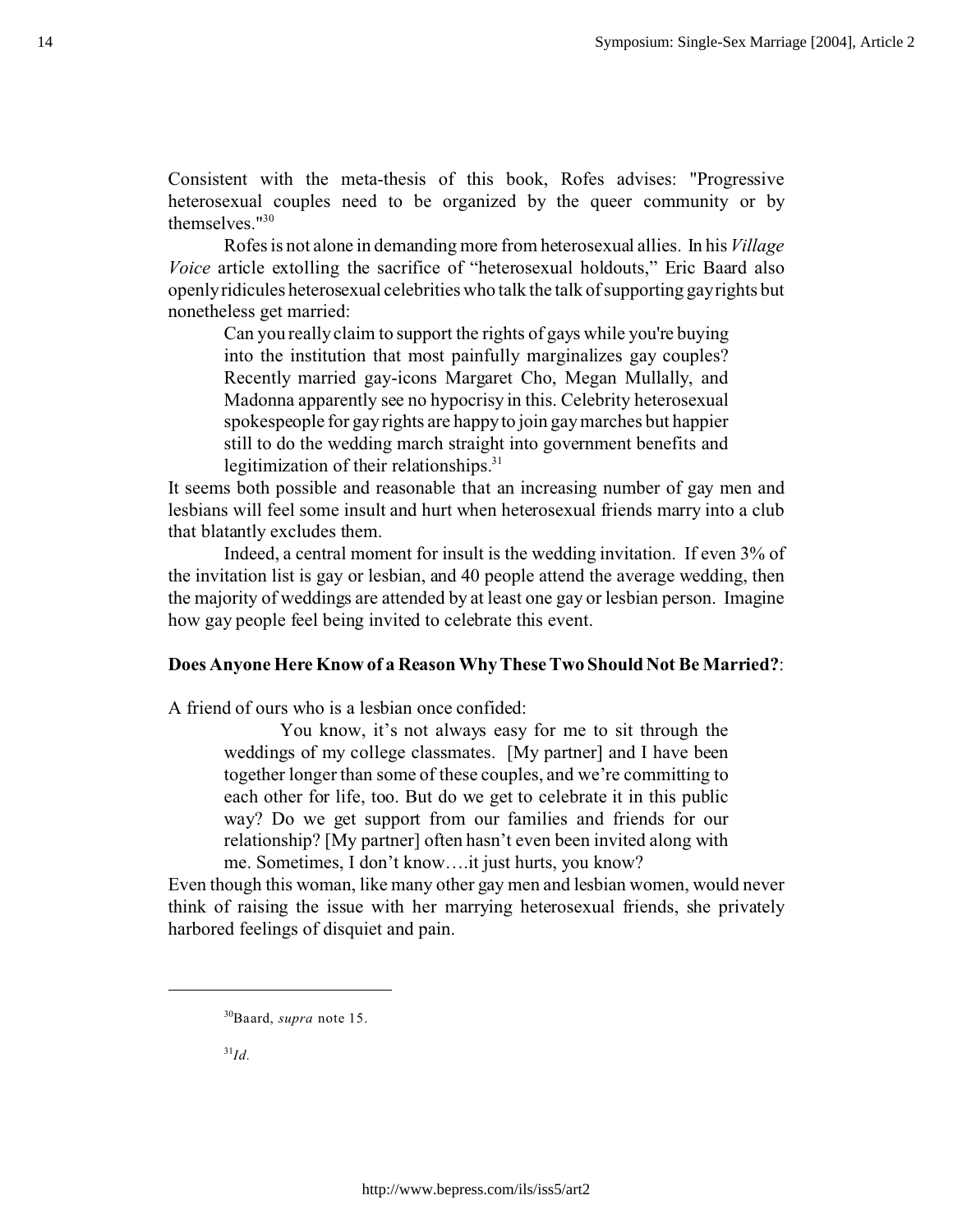For others, the feelings take a decidedly more negative turn. Professor Rofes, for example, with characteristic bluntness opines:

These days, when I receive an invitation to the marriage of heterosexual friends, family members, or students, I am filled with outrage. What nerve! Sending an invitation to me (and, often, my lover) with no reference to the fact that I am being asked to participate as an observer in an event in which I legally am not permitted to be a central participant! No note acknowledging the disparity and injustice, no sheepish apology for participating in an institution of segregation, no phone call checking-in about the politics of it all.<sup>32</sup>

Here we see the victim's perspective on marriage discrimination. Professor Rofes wants invitations to acknowledge the discrimination, acknowledgment that could lead naturally to apology as well.

Indeed, Professor Rofes goes still further and calls on gays and straight allies to boycott *attending* discriminatory weddings:

It may be time for queers to stop letting heterosexuals off the hook! They embrace marriage uncritically only because we let them! And they will continue to be blind to the politics of engagements, marriage, and weddings until they are forced to see them as segregated rituals and institutions that must be challenged, undermined, and transformed. Lesbian, gay, bisexual, and transgender (LGBT) people and our allies may be ready to take direct action by refusing wedding invitations and articulating our reasons loudly....<sup>33</sup>

Marriage is a decision people make only once in their lifetimes (if they are lucky), but choosing whether or not to attend is something that we face repeatedly throughout our lives. Seen from this perspective, the strategy of renouncing marriage is not just a choice about whether heterosexuals themselves marry, it is a choice about whether they will participate in other people's marriages as well.

One might think that the legalization of same-sex marriage in some jurisdictions would reduce the pain and resentment that gays and lesbians feel about being invited to heterosexual marriages. But a heterosexual's choice to marry in a discriminatory state even as non-discriminatory options become more readily available may exacerbate the negative feelings.

Of course, not all gays and lesbians harbor ambivalent feelings about heterosexual marriages. The story of Esera Tuaolo, "a 6-foot-3, 300-pound Samoan-Hawaiian former NFL defensive tackle who played for the Packers and Vikings, and

<sup>33</sup>*Id.*

<sup>32</sup>Rofes, *supra* note 29.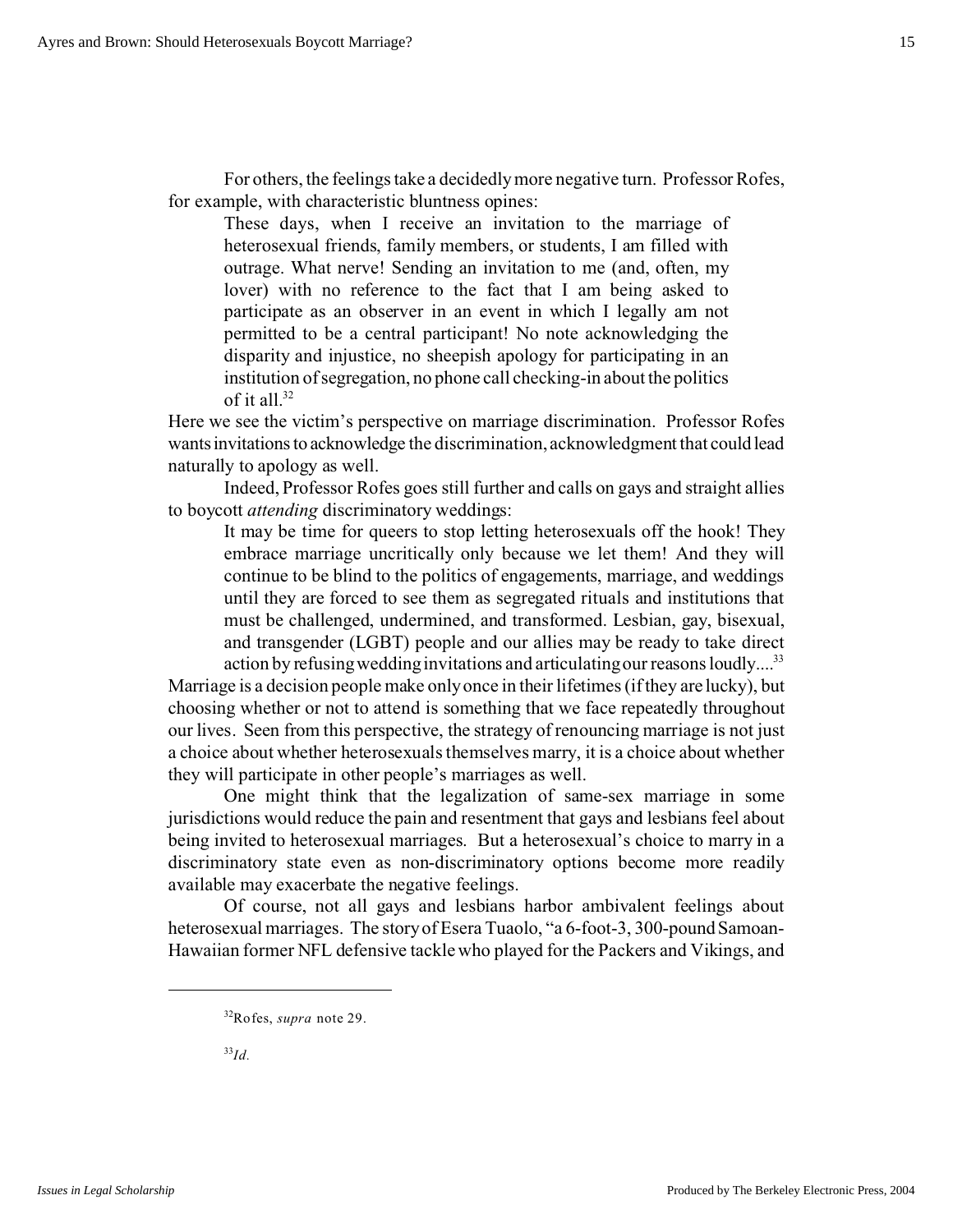ultimately played in the Super Bowl for the Falcons" is particularly poignant.<sup>34</sup> In his rookie season, this youngest of eight children of an impoverished family of bananaplantation workers took his new-found cash and bought his widowed mother something she'd never had: a wedding ring. He, like Cohen and Frank, expressly rejected the idea of calling upon heterosexuals not to marry. When told about examples of heterosexual couples who have declined to marry in this era of de jure discrimination, Tuaolo responded:

That is one of the sweetest sacrifices I've ever heard of, but to ask someone to do that for you is asking too much. I wouldn't shun it away if someone came up to me and said that's what they're doing. [But we] have other ways to fight the fight and create a better world for us and everybody. I wouldn't go and ask my niece not to get married because of this  $35$ .

Even though Tuaolo parts company with Rofes in calling for an ally boycott, he certainly isn't offended by the idea.

The take away point for heterosexuals is one of simple sensitivity. Gay and lesbian friends may not express them, but they will almost surely harbor a mixture of emotions – ranging from joy to deep ambivalence to pain and outright anger – when invited to a wedding. We can't imagine a priest's semi-rhetorical question, "does anyone know a reason why these two may not be married?" actually eliciting this response: "because this rite is invidiously denied same-sex couples." When asked to "speak now or forever hold your peace," most hold their peace. But that doesn't mean they aren't thinking about discrimination.

# **Renunciation Alternatives**

The foregoing discussion and the examples of actual refusals to marry by heterosexual couples, ministers, and government officials show that there are stronger arguments for the exit strategy than acknowledged in the "go ahead and marry" conclusions of Representative Frank and *Ethicist* Cohen. But these stronger arguments may still not carry the day.

It needs to be emphasized that strategies of renunciation can be very counterproductive. Trying to promote tolerance and understandingwith negative and divisive tactics can backfire. Refusing to attend a wedding can make the bride and groom intransigent. If you ask too much from your allies, they may turn on you. If

<sup>35</sup>*Id.*.

<sup>34</sup>Baard, *supra* note 15.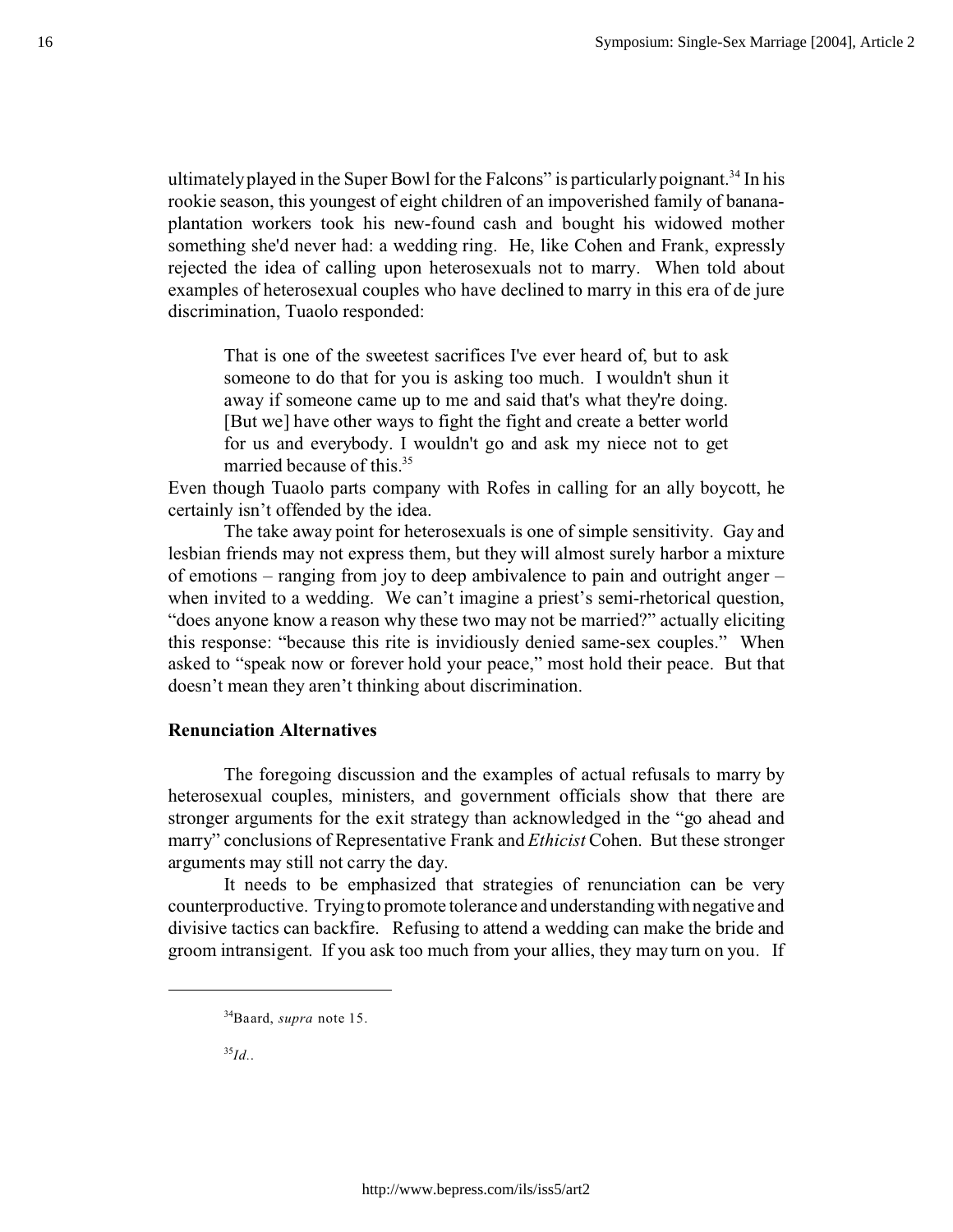the gay rights movement is going to play the "which side are you on" game, it needs to be careful that it doesn't draw a line at a place that will cause mass defection. If marrying means "you're not with us," then the movement will have precious few allies.

There are some types of renunciation that no one supports. Perhaps boycotting marriage and weddings is not enough; why not also call on allies not to associate with people who are married? The renunciation strategy taken to the extreme tends toward a kind of ethical solipsism. Even Professor Rofes does not go this far.

So what, short of renouncing marriage and rejecting the wedding invitations of your friends and family, can serve as a guide to action? Our basic answer is to embrace the prior strategies of voice and disgorgement. Participants in marriages during this age of discrimination – whether they be the heterosexual couples, the celebrants, or the attendees – should begin by acknowledging to themselves and others that they are choosing to participate in an institution that is invidiously closed to others. We recommend that you be particularly attuned to the personal here. If you are heterosexual and deciding to marry, consider adding a personal note to the invitation of your gay and lesbian friends. What should be in the note? Perhaps an apology – for marrying, when they cannot. An apology for marrying in a discriminatory church or discriminatory state, when you might have chosen nondiscriminating alternatives. Maybe an explanation as well ("We have decided to legally marry in Missouri, despite the fact that it discriminates, because we want to marry in the bedroom of Ian's bedridden mom;" or "We've decided to marry in the Catholic church, because we want to be married by Jennifer's uncle who is a priest.")

Or heterosexual couples could consider making a public statement of support for marriage equality, either as part of the service or as part of the surrounding festivities. One might include a prayer or toast specifically acknowledging the love and commitment of gay and lesbian couples who cannot marry. Imagine the power of giving your wedding attendants, "I support same-sex marriage" t-shirts. We know where you can buy some, cheap.<sup>36</sup>

You should also take the duty of disgorgement seriously. If you marry, you are duty bound to devote some combination of your time and money to work for change and compensate the victims of discrimination. As outlined above, the duty is not boundless. But at a minimum the value of your efforts should be no less than a pro-rata share of your benefit. As Representative Frank suggested, you can begin by voting your preference. You can call or write to federal and state representatives. You can lobby your house of worship for change.

And as Cohen suggested, you can give money. As newly-weds, you might

<sup>36</sup>http://www.yale.edu/lgblsa/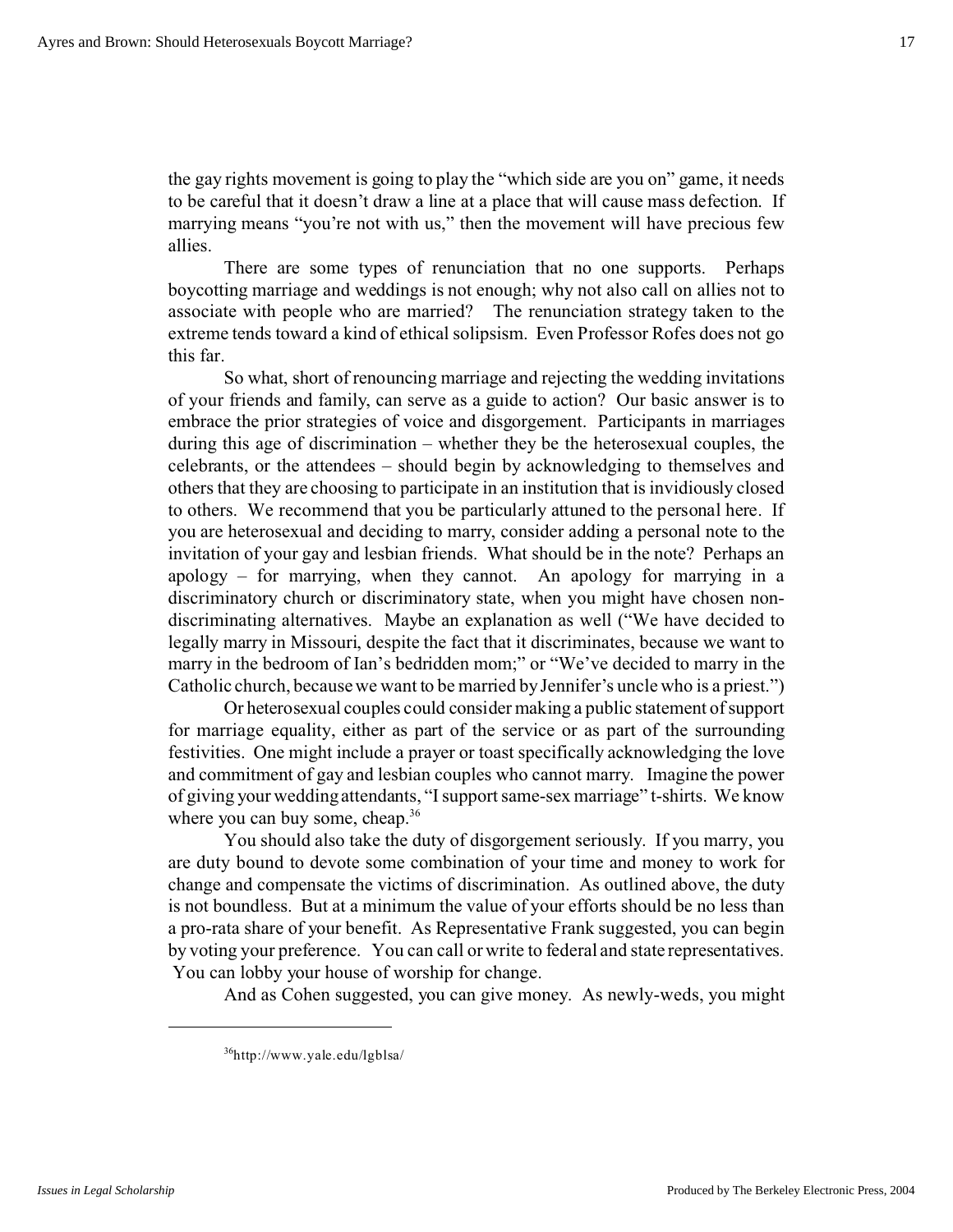choose to honeymoon in whichever state is currently leading the legislative race for equality (we found that Vermont is particularly lovely in the spring). $37$  Indeed, simply asking that attendees consider making contributions to freedomtomarry.org sends a powerful positive message of support. Shouldn't at least 3% of wedding presents be channeled to the gay rights cause? Wedding guests can make such gifts on their own initiative, even if the bride and groom don't ask. Instead of boycotting the wedding nuptials, an invited guest might make a small contribution to the Human Rights Campaign in the couple's honor. You can still buy the couple a toaster, but it is appropriate to buy a slightly smaller gift and redistribute part of the money in the interest of people who are unfairly prohibited from marrying.

# **Conclusion**

What started as a dichotomy, "to marry or not to marry," has become an array of choices. Renunciation might mean refusing to marry or refusing to attend the marriages of others (or refusing to marry in discriminatory jurisdictions or houses of worship). Voice might mean acknowledgment, explanation, or apology. Disgorgement might mean contributing time and money to the cause of equality. Attendees or the marrying couple might consider charitable contributions in lieu of presents.

There are so many choices. So which is the best? As we have suggested, supporters of gay rights should generally defer to the victims of discrimination in deciding between tactics. But sometimes representatives speak with different voices. Frank advised marriage; Rofes advised boycott. Connie Ress, executive director of Marriage Equality, an equal marriage rights group based in New York, promotes strategic diversity: "I think that sometimes it's good for people to use a variety of strategies to get a point across."<sup>38</sup> There may be no single best strategy. Instead, the cause of equality may be best served by different people doing different things. A movement that is relentlessly confrontational may be counterproductive, but there may be a useful role for both "bad cops" and "good cops," for Malcolm as well as Martin.

How have we personally answered these questions? We have opted for a

 $37$ With the publication of our forthcoming book, we will launch a web site where supporters of marriage equality can pledge to vacation in the first state that votes democratically to create or preserve marriage rights for same-sex couples. Massachusetts could achieve this status if the electorate rejects the proposed amendment to the state constitution, because this vote would ratify the Supreme Judicial Court's decision in *Goodridge*. Goodridge v. Dep't of Pub. Health, 440 Mass. 309  $(2003)$ .

<sup>38</sup>Baard, *supra* note 15.